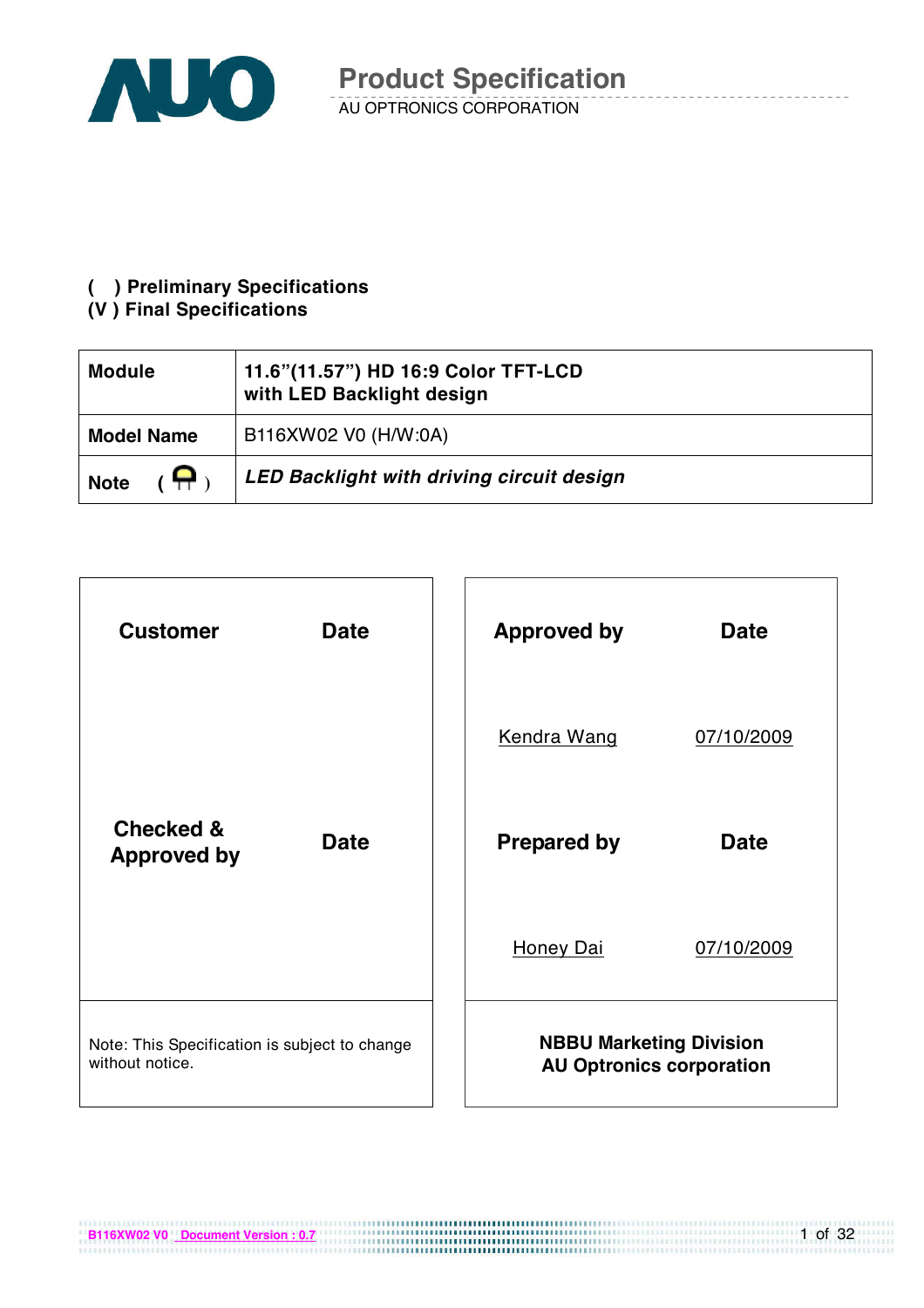

# **Product Specification**<br>AU OPTRONICS CORPORATION

# **Contents**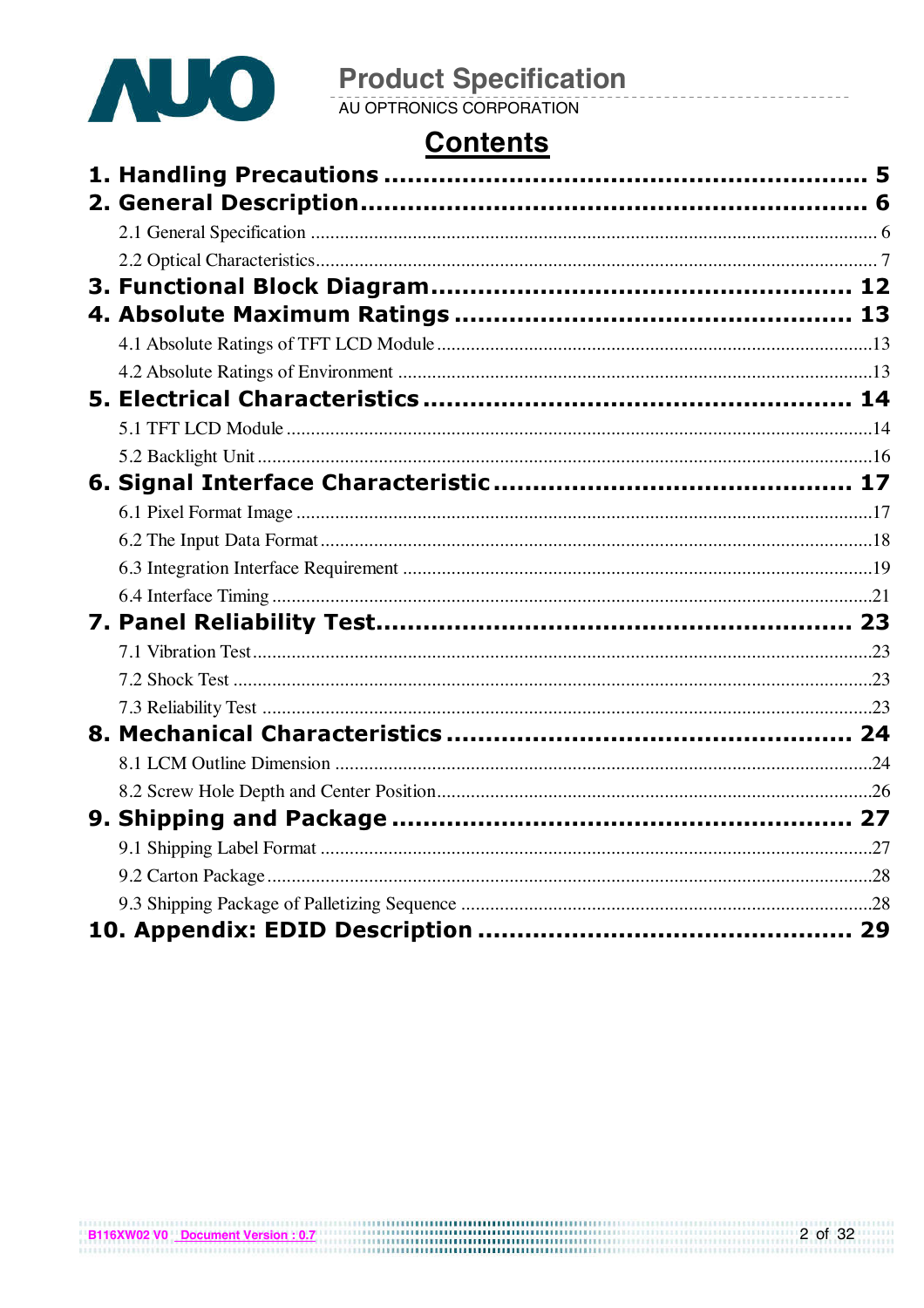

AU OPTRONICS CORPORATION

# **Record of Revision**

|     | <b>Version and Date</b> | Page |                                                   |                                      | Old description |                         |          |                                                                                                    |                                                               |       | <b>New Description</b>  |          |          |       | <b>Remark</b> |
|-----|-------------------------|------|---------------------------------------------------|--------------------------------------|-----------------|-------------------------|----------|----------------------------------------------------------------------------------------------------|---------------------------------------------------------------|-------|-------------------------|----------|----------|-------|---------------|
| 0.1 | 2008/12/26              | All  | <b>First Edition for Customer</b>                 |                                      |                 |                         |          |                                                                                                    |                                                               |       |                         |          |          |       |               |
| 0.2 | 2009/01/07              | 1    | Module: 11.6"                                     |                                      |                 |                         |          |                                                                                                    | Module: 11.6" (11.57")                                        |       |                         |          |          |       | modified      |
|     |                         | 34   | EDID: TBD                                         |                                      |                 |                         |          |                                                                                                    | EDID:Added                                                    |       |                         |          |          |       | Added         |
| 0.3 | 2009/02/13              | 6    | <b>Response Time</b>                              |                                      |                 |                         |          |                                                                                                    | <b>Response Time</b>                                          |       |                         |          |          |       | Updated       |
|     |                         |      | Rising: TBD(typ), TBD(max)                        |                                      |                 |                         |          |                                                                                                    | Rising: 6ms(typ), 8ms(max)                                    |       |                         |          |          |       |               |
|     |                         |      | Falling: TBD(typ), TBD(max)                       |                                      |                 |                         |          | Falling: 2ms(typ), 4ms(max)                                                                        |                                                               |       |                         |          |          |       |               |
|     |                         | 15   | Life-Time                                         | <b>LED Power Consumption and LED</b> |                 |                         |          | <b>LED Power Consumption and LED</b><br>Life-Time                                                  |                                                               |       |                         |          | Updated  |       |               |
|     |                         |      |                                                   | min<br>unit<br>typ<br>max            |                 |                         |          |                                                                                                    | min                                                           | typ   |                         | max      | unit     |       |               |
|     |                         |      | <b>LED Power</b><br>consumption                   |                                      | <b>TBD</b>      | <b>TBD</b>              | Watt     |                                                                                                    | <b>LED Power</b><br>consumption                               |       | 2710                    |          | 288<br>0 | mWatt |               |
|     |                         |      | <b>LED</b><br>Life-Time                           | TBD                                  |                 |                         |          | LED<br>Life-Time                                                                                   |                                                               | 15000 |                         |          |          |       |               |
|     |                         | 25   | <b>LVDS Connector Type</b>                        |                                      |                 |                         |          |                                                                                                    | <b>LVDS Connector Type</b>                                    |       |                         |          |          |       | Modified      |
|     |                         |      |                                                   |                                      |                 |                         |          |                                                                                                    |                                                               |       |                         |          |          |       |               |
|     |                         |      | Type / Part<br>Number                             | IPEX 20455-040E-12 or<br>compatible  |                 |                         |          |                                                                                                    | Type / Part<br>IPEX 20455-040E-12A or<br>Number<br>compatible |       |                         |          |          |       |               |
|     |                         | 31   | Screw Hole Depth and Center Position              |                                      |                 |                         |          | Screw Hole Depth and Center Position                                                               |                                                               |       |                         |          | Updated  |       |               |
|     |                         |      | TBD                                               |                                      |                 |                         | Attached |                                                                                                    |                                                               |       |                         |          |          |       |               |
|     |                         | 32   |                                                   | Shipping Label Format: TBD           |                 |                         |          |                                                                                                    | Shipping Label Format:Added                                   |       |                         |          |          |       | Updated       |
|     |                         | 33   | Carton package:TBD                                |                                      |                 |                         |          |                                                                                                    | Carton package: Added                                         |       |                         |          |          |       | Updated       |
|     |                         | 34   | Shipping package of palletizing sequence:TBD      |                                      |                 |                         |          | Shipping package of palletizing sequence: Added                                                    |                                                               |       |                         |          | Updated  |       |               |
|     |                         | 19   | 6.3 Integration Interface and Pin Assignment      |                                      |                 |                         |          | 6.3 Integration Interface and Pin Assignment                                                       |                                                               |       |                         | Modified |          |       |               |
|     |                         |      | 38<br><b>VLED</b>                                 |                                      |                 | LED Power Supply 7V-20V |          | 38<br><b>VLED</b><br>LED Power Supply 6V-21V                                                       |                                                               |       |                         |          |          |       |               |
|     |                         |      | <b>VLED</b><br>39                                 |                                      |                 | LED Power Supply 7V-20V |          | 39                                                                                                 | <b>VLED</b>                                                   |       | LED Power Supply 6V-21V |          |          |       |               |
|     |                         |      | <b>VLED</b><br>40                                 |                                      |                 | LED Power Supply 7V-20V |          | 40                                                                                                 | <b>VLED</b>                                                   |       | LED Power Supply 6V-21V |          |          |       |               |
|     |                         | 6    | Color / Chromaticity Coodinates:TBD               |                                      |                 |                         |          |                                                                                                    | Color / Chromaticity<br>Coodinates: Updated                   |       |                         |          |          |       | Update        |
|     |                         |      | <b>LED Power Consumption and LED</b><br>Life-Time |                                      |                 |                         |          |                                                                                                    | <b>LED Power Consumption and LED</b><br>Life-Time             |       |                         |          |          |       | Updated       |
|     |                         |      |                                                   | min                                  | typ             | max                     | unit     |                                                                                                    |                                                               | min   | typ                     | max      |          | unit  |               |
|     |                         |      | <b>LED Power</b><br>consumption                   |                                      | 2710            | 2880                    | mWatt    |                                                                                                    | <b>LED Power</b><br>consumption                               |       | 2.71                    | 2.76     |          | Watt  |               |
|     |                         | 22   | <b>Timing Characteristics: TBD</b>                |                                      |                 |                         |          |                                                                                                    | <b>Timing Characteristics: Updated</b>                        |       |                         |          |          |       | Update        |
|     | 0.5 2009/04/16          | 15   |                                                   | 5.2 Backlight Unit                   |                 |                         |          | 5.2 Backlight Unit<br>5.2.1 LED characteristics<br>5.2.2 Backlight input signal<br>characteristics |                                                               |       |                         |          | Modified |       |               |
|     |                         | 19   | Pin Assignment                                    |                                      |                 |                         |          | Pin Assignment: pin35, 38, 39, 40<br>description is modified                                       |                                                               |       |                         | Modified |          |       |               |
|     |                         | 20   | 6.5 Power ON/OFF Sequence                         |                                      |                 |                         |          | 6.5 Power ON/OFF Sequence: Timing                                                                  |                                                               |       |                         | Modified |          |       |               |

3 of 32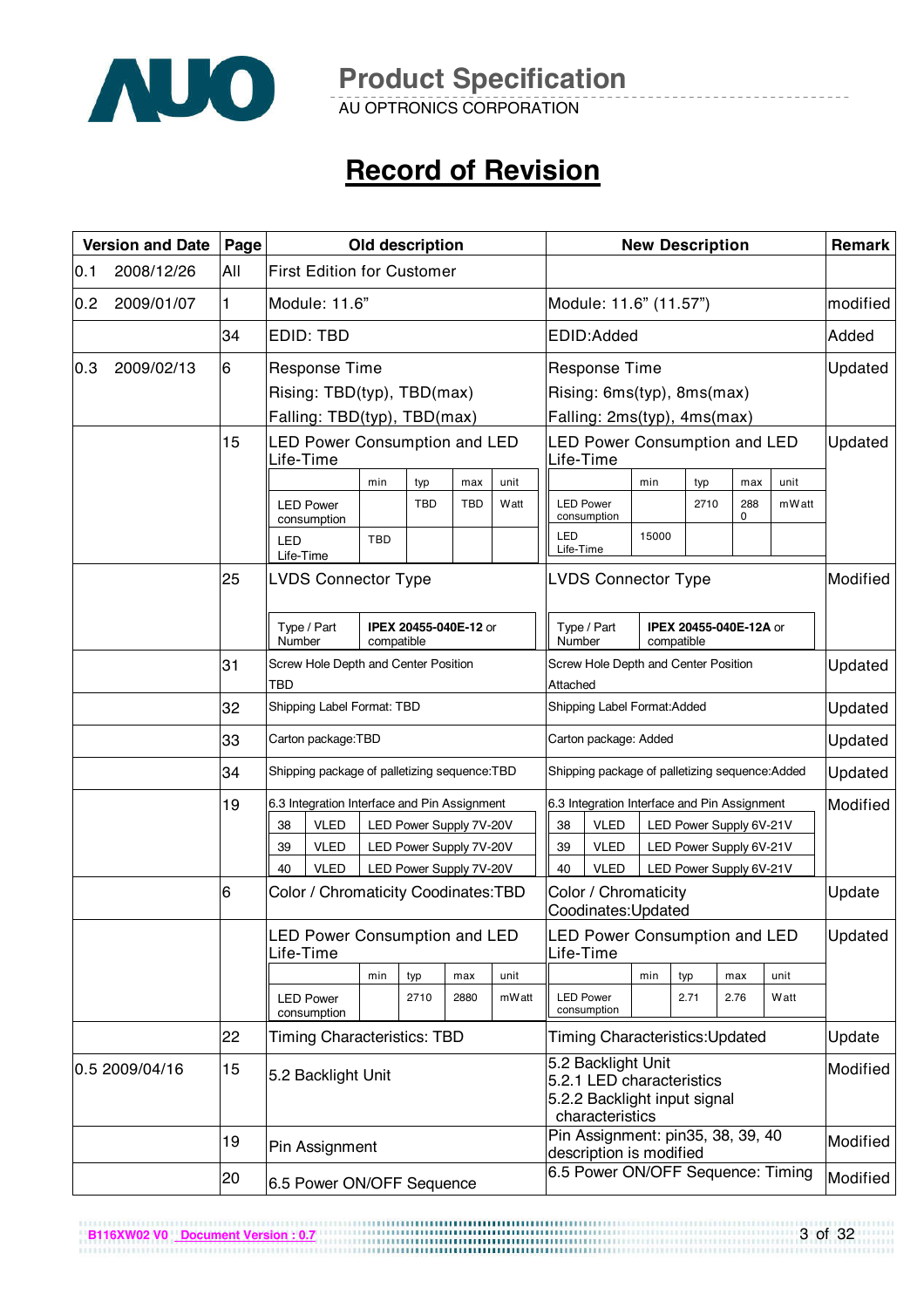

AU OPTRONICS CORPORATION

|                   |    |                                                                        |                                      |         |                   |        |  | Definition modified                                                    |        |            |                        |        |          |
|-------------------|----|------------------------------------------------------------------------|--------------------------------------|---------|-------------------|--------|--|------------------------------------------------------------------------|--------|------------|------------------------|--------|----------|
| l0.6 2009/06/24   | 16 | <b>PWM Input Frequency</b>                                             |                                      |         |                   |        |  | <b>PWM Input Frequency</b>                                             |        |            |                        |        | Modified |
|                   |    | Symbole                                                                | Mine                                 | Type    | Max $\rightarrow$ | Units∉ |  | Symbol∉                                                                | Min    | Typ∉       | Max $\neq$             | Units∉ |          |
|                   |    | FPWMe                                                                  | 100e                                 | $-\phi$ | $10K$ e           | Hz     |  | FPWMe                                                                  | 990e   | 1Ke i      | 10Ke                   | Hze    |          |
| 2009/07/10<br>0.7 | 6  |                                                                        | Surface Treatment: Reflection <4%    |         |                   |        |  | Surface Treatment: Reflection 4.3%                                     | Update |            |                        |        |          |
|                   |    |                                                                        |                                      |         |                   |        |  | Response time                                                          | add    |            |                        |        |          |
|                   |    |                                                                        |                                      |         |                   |        |  | Conditions                                                             | Min.   | Typ.       |                        | Max.   |          |
|                   |    |                                                                        |                                      |         |                   |        |  | Rising                                                                 |        | 3          |                        |        |          |
|                   |    |                                                                        |                                      |         |                   |        |  | Falling                                                                |        | 5          |                        |        |          |
|                   | 15 | 5.1.2 Signal Electrical Characteristics<br>LVDS Signal Waveform figure |                                      |         |                   |        |  | 5.1.2 Signal Electrical Characteristics<br>LVDS Signal Waveform figure |        |            |                        |        | Modified |
|                   | 19 | <b>LVDS Connector Type</b>                                             |                                      |         |                   |        |  | <b>LVDS Connector Type</b>                                             |        |            |                        |        | Update   |
|                   |    | Type / Part<br>Number                                                  | IPEX 20455-040E-12A or<br>compatible |         |                   |        |  | Type / Part<br>Number                                                  |        | compatible | IPEX 20455-040E-12R or |        |          |
|                   |    |                                                                        |                                      |         |                   |        |  |                                                                        |        |            |                        |        |          |
|                   |    |                                                                        |                                      |         |                   |        |  |                                                                        |        |            |                        |        |          |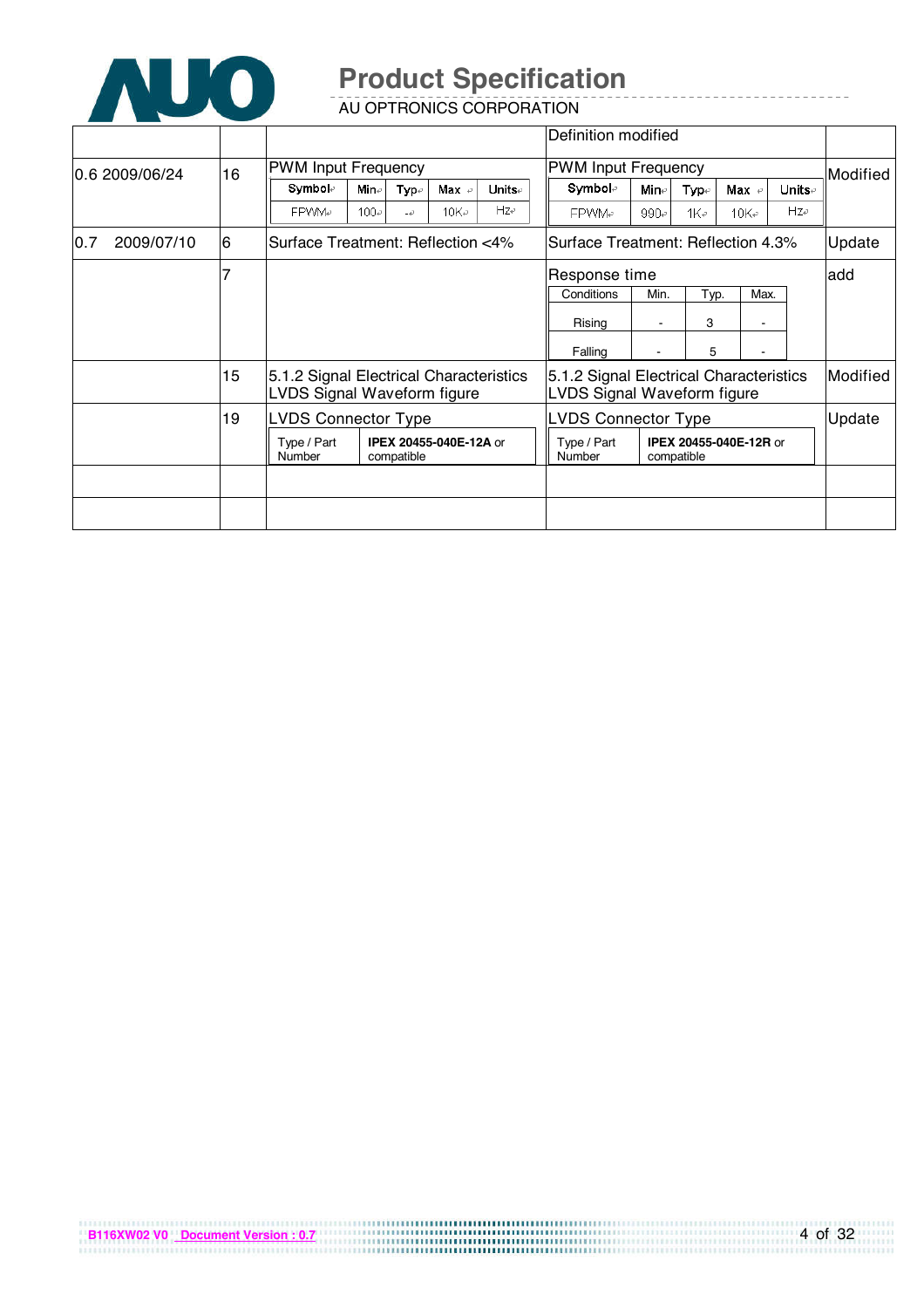

### **1. Handling Precautions**

- 1) Since front polarizer is easily damaged, pay attention not to scratch it.
- 2) Be sure to turn off power supply when inserting or disconnecting from input connector.
- 3) Wipe off water drop immediately. Long contact with water may cause discoloration or spots.
- 4) When the panel surface is soiled, wipe it with absorbent cotton or other soft cloth.
- 5) Since the panel is made of glass, it may break or crack if dropped or bumped on hard surface.
- 6) Since CMOS LSI is used in this module, take care of static electricity and insure human earth when handling.
- 7) Do not open nor modify the Module Assembly.
- 8) Do not press the reflector sheet at the back of the module to any directions.
- 9) At the insertion or removal of the Signal Interface Connector, be sure not to rotate nor tilt the Interface Connector of the TFT Module.
- 11)After installation of the TFT Module into an enclosure (Notebook PC Bezel, for example), do not twist nor bend the TFT Module even momentary. At designing the enclosure, it should be taken into consideration that no bending/twisting forces are applied to the TFT Module from outside. Otherwise the TFT Module may be damaged.
- 12) Small amount of materials having no flammability grade is used in the LCD module. The LCD module should be supplied by power complied with requirements of Limited Power Source (IEC60950 or UL1950), or be applied exemption.
- 13) Disconnecting power supply before handling LCD modules, it can prevent electric shock, DO NOT TOUCH the electrode parts, cables, connectors and LED circuit part of TFT module that a LED light bar build in as a light source of back light unit. It can prevent electrostic breakdown.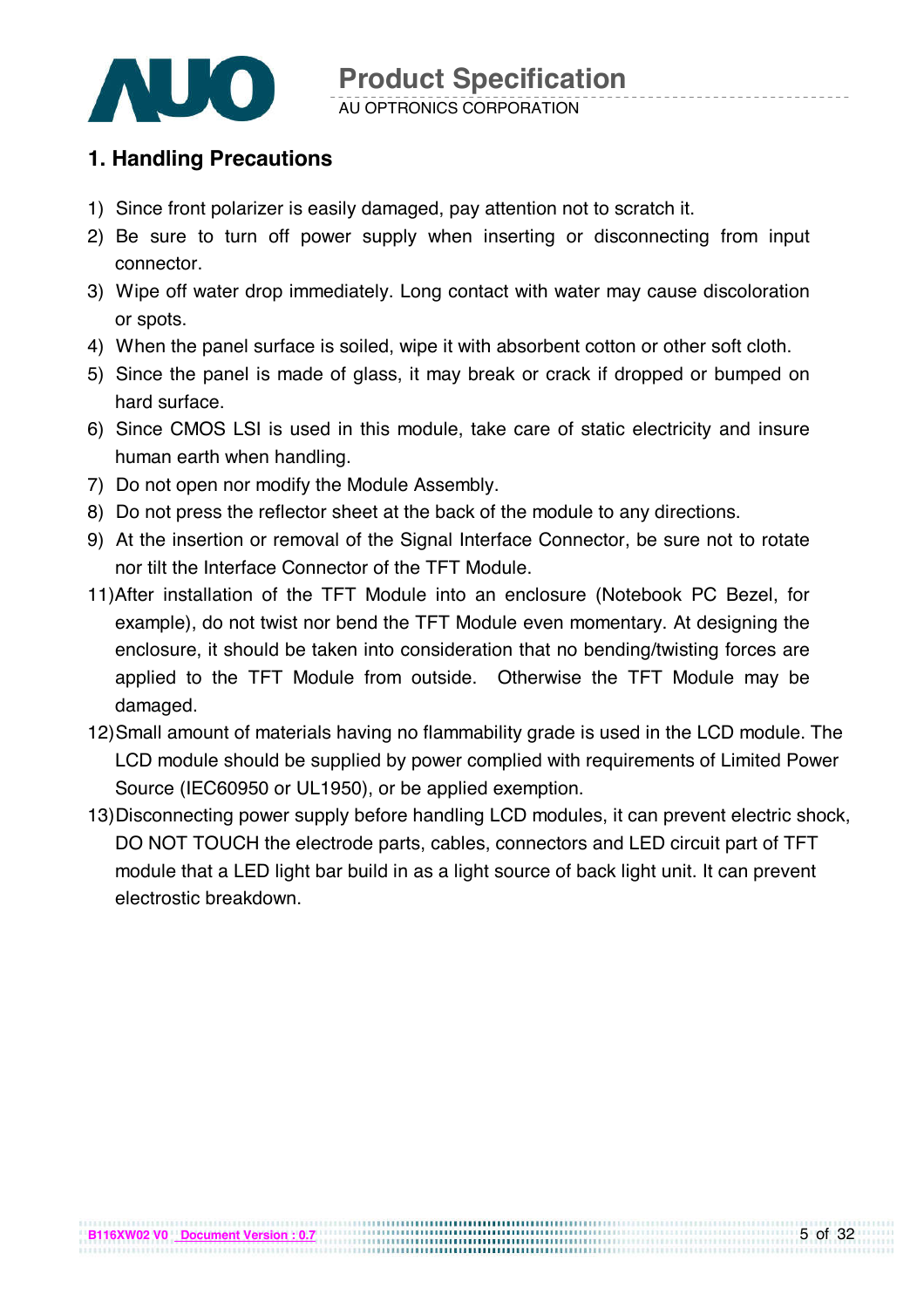

### **2. General Description**

B116XW02 V0 is a Color Active Matrix Liquid Crystal Display composed of a TFT LCD panel, a driver circuit, and LED backlight system. The screen format is intended to support the 16:9 HD, 1366(H) x768(V) screen and 262k colors (RGB 6-bits data driver) with LED backlight driving circuit. All input signals are LVDS interface compatible.

B116XW02 V0 is designed for a display unit of notebook style personal computer and industrial machine.

### **2.1 General Specification**

**B116XW02 V0 Document Version : 0.7**

The following items are characteristics summary on the table at 25  $\degree$ C condition:

| <b>Items</b>                                               | <b>Unit</b> |                                                            |                                        | <b>Specifications</b> |       |  |  |  |
|------------------------------------------------------------|-------------|------------------------------------------------------------|----------------------------------------|-----------------------|-------|--|--|--|
| Screen Diagonal                                            | [mm]        | 293.83                                                     |                                        |                       |       |  |  |  |
| <b>Active Area</b>                                         | [mm]        | 256.125 X 144.0                                            |                                        |                       |       |  |  |  |
| Pixels H x V                                               |             | 1366x3(RGB) x 768                                          |                                        |                       |       |  |  |  |
| <b>Pixel Pitch</b>                                         | [mm]        | $0.1875 \times 0.1875$                                     |                                        |                       |       |  |  |  |
| <b>Pixel Format</b>                                        |             | R.G.B. Vertical Stripe                                     |                                        |                       |       |  |  |  |
| <b>Display Mode</b>                                        |             | Normally White                                             |                                        |                       |       |  |  |  |
| White Luminance (ILED=20mA)<br>(Note: ILED is LED current) | [ $cd/m2$ ] | 200 typ. (5 points average)<br>170 min. (5 points average) |                                        |                       |       |  |  |  |
| <b>Luminance Uniformity</b>                                |             | 1.25 max. $(5$ points)                                     |                                        |                       |       |  |  |  |
| <b>Contrast Ratio</b>                                      |             | 500:1 typ                                                  |                                        |                       |       |  |  |  |
| <b>Response Time</b>                                       | [ms]        | 8 typ / 16 Max                                             |                                        |                       |       |  |  |  |
| Nominal Input Voltage VDD                                  | [Volt]      | $+3.3$ typ.                                                |                                        |                       |       |  |  |  |
| <b>Power Consumption</b>                                   | [Watt]      |                                                            | 4.0 max. (Include Logic and Blu power) |                       |       |  |  |  |
| Weight                                                     | [Grams]     | 255g max.                                                  |                                        |                       |       |  |  |  |
| <b>Physical Size</b>                                       | [mm]        |                                                            | Min.                                   | Typ.                  | Max.  |  |  |  |
| Include bracket                                            |             | Length                                                     | 267.5                                  | 268.0                 | 268.5 |  |  |  |
|                                                            |             | Width                                                      | 161.0                                  | 161.5                 | 162.0 |  |  |  |
|                                                            |             | <b>Thickness</b>                                           |                                        |                       | 5.2   |  |  |  |
| <b>Electrical Interface</b>                                |             | 1 channel LVDS                                             |                                        |                       |       |  |  |  |
| <b>Glass Thickness</b>                                     | [mm]        | 0.5                                                        |                                        |                       |       |  |  |  |
| <b>Surface Treatment</b>                                   |             | Glare, Hardness 3H,<br>Reflection 4.3 %                    |                                        |                       |       |  |  |  |
| <b>Support Color</b>                                       |             |                                                            | 262K colors (RGB 6-bit)                |                       |       |  |  |  |

..................................

6 of 32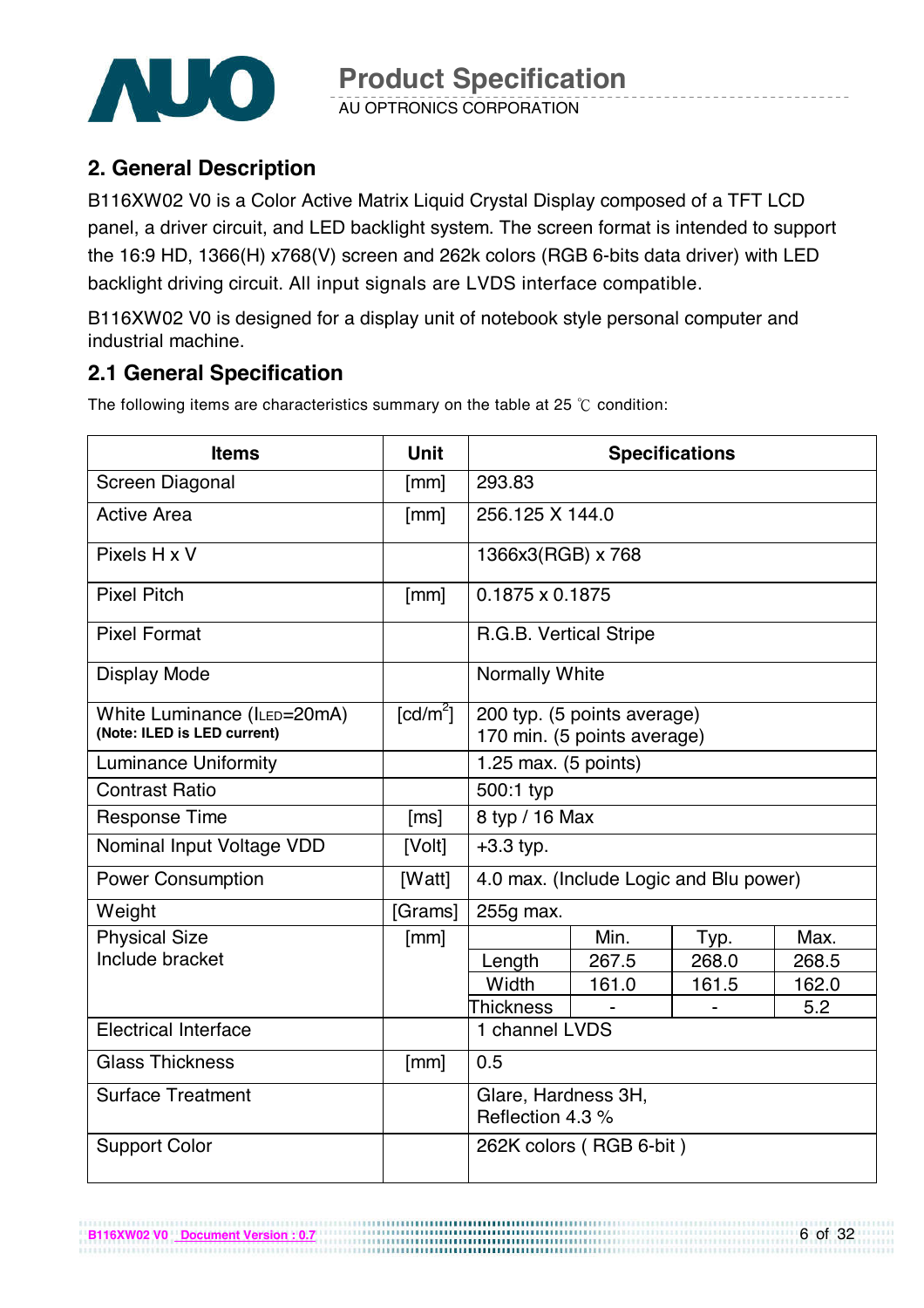

AU OPTRONICS CORPORATION

| Temperature Range       |                                         |                        |
|-------------------------|-----------------------------------------|------------------------|
| Operating               | $\mathop{\rm l{}}\nolimits^{\circ}$ Cl  | 0 to $+50$             |
| Storage (Non-Operating) | $\mathsf{I}^\circ\mathsf{C} \mathsf{I}$ | $-20$ to $+60$         |
| <b>RoHS Compliance</b>  |                                         | <b>RoHS Compliance</b> |

### **2.2 Optical Characteristics**

The optical characteristics are measured under stable conditions at 25°C (Room Temperature) :

| <b>Item</b>                         |              | <b>Symbol</b>           | <b>Conditions</b>            | Min.  | Typ.           | Max.                    | <b>Unit</b>     | <b>Note</b> |
|-------------------------------------|--------------|-------------------------|------------------------------|-------|----------------|-------------------------|-----------------|-------------|
| <b>White Luminance</b><br>ILED=20mA |              |                         | 5 points average             | 170   | 200            | $\blacksquare$          | $\text{cd/m}^2$ | 1, 4, 5.    |
|                                     |              | $\theta_{\rm R}$        | <b>Horizontal</b><br>(Right) | 40    | 45             |                         |                 |             |
| <b>Viewing Angle</b>                |              | $\theta_L$              | $CR = 10$<br>(Left)          | 40    | 45             |                         | degree          |             |
|                                     |              | $\phi$ н                | <b>Vertical</b><br>(Upper)   | 10    | 15             |                         |                 | 4, 9        |
|                                     |              | $\phi_L$                | $CR = 10$<br>(Lower)         | 30    | 35             |                         |                 |             |
| Luminance<br><b>Uniformity</b>      |              | $\delta$ 5P             | <b>5 Points</b>              |       | $\blacksquare$ | 1.25                    |                 | 1, 3, 4     |
| Luminance<br><b>Uniformity</b>      |              | $\delta$ 13P            | <b>13 Points</b>             |       | $\blacksquare$ | 1.60                    |                 | 2, 3, 4     |
| <b>Contrast Ratio</b>               |              | <b>CR</b>               |                              | 400   | 500            | $\blacksquare$          |                 | 4, 6        |
| <b>Cross talk</b>                   |              | $\%$                    |                              |       |                | $\overline{\mathbf{4}}$ |                 | 4, 7        |
|                                     |              | $T_{r}$                 | <b>Rising</b>                | ÷.    | 3              | $\blacksquare$          |                 |             |
| <b>Response Time</b>                |              | $\mathsf{T}_\mathsf{f}$ | <b>Falling</b>               |       | 5              |                         | msec            | 4, 8        |
|                                     |              | $T_{\rm RT}$            | <b>Rising + Falling</b>      | -     | 8              | 16                      |                 |             |
|                                     | <b>Red</b>   | <b>Rx</b>               |                              | 0.550 | 0.580          | 0.610                   |                 |             |
|                                     |              | <b>Ry</b>               |                              | 0.315 | 0.345          | 0.375                   |                 |             |
|                                     | <b>Green</b> | Gx                      |                              | 0.295 | 0.325          | 0.355                   |                 |             |
| Color /<br><b>Chromaticity</b>      |              | Gy                      |                              | 0.520 | 0.550          | 0.580                   |                 |             |
| <b>Coodinates</b>                   | <b>Blue</b>  | <b>Bx</b>               | <b>CIE 1931</b>              | 0.125 | 0.155          | 0.185                   |                 | 4           |
|                                     |              | <b>By</b>               |                              | 0.110 | 0.140          | 0.170                   |                 |             |
|                                     |              | Wx                      |                              | 0.283 | 0.313          | 0.343                   |                 |             |
|                                     | <b>White</b> | Wy                      |                              | 0.299 | 0.329          | 0.359                   |                 |             |
| <b>NTSC</b>                         |              | %                       |                              |       | 45             | $\blacksquare$          |                 |             |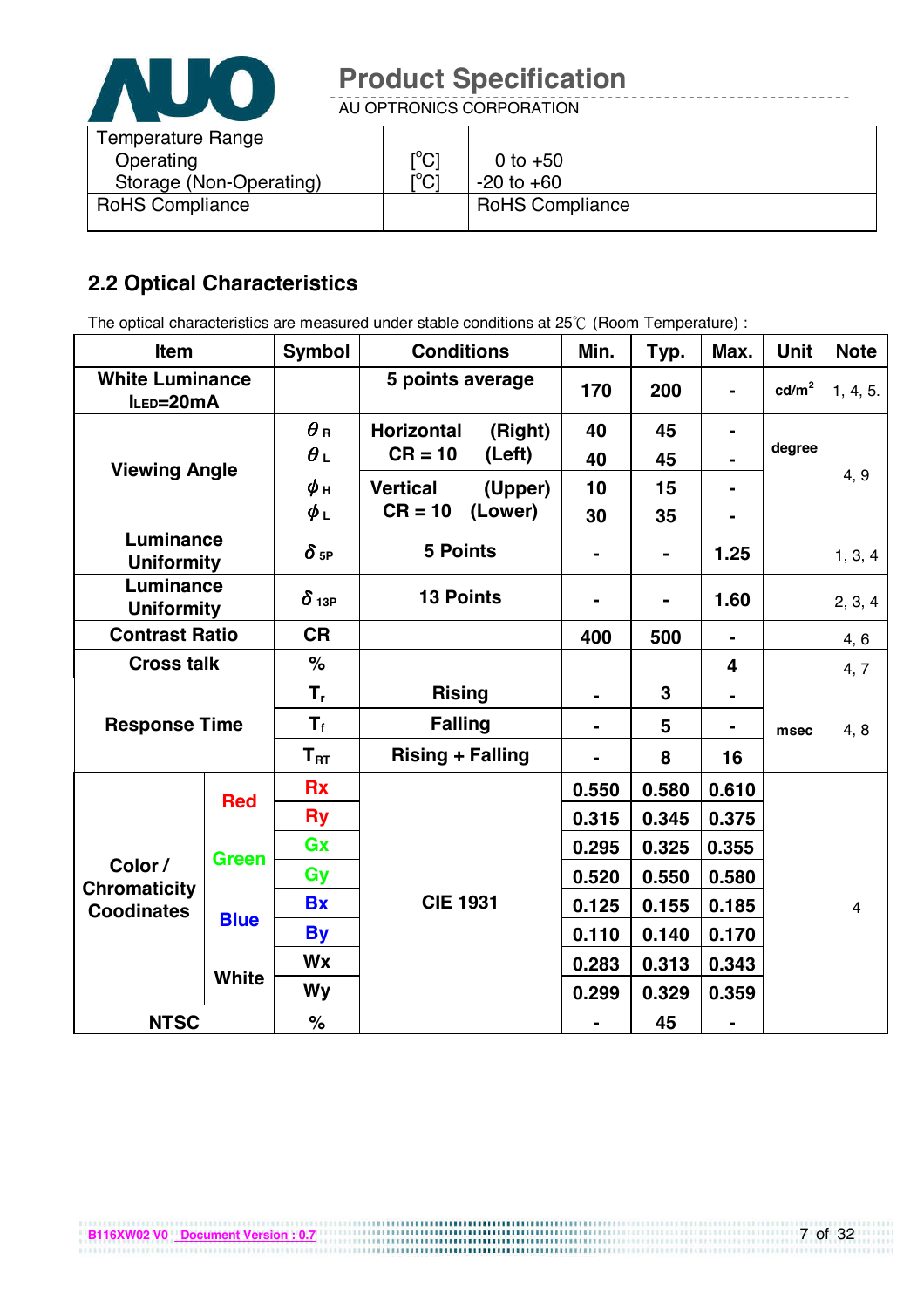

#### **Note 1**: 5 points position (Ref: Active area)



**Note 2**: 13 points position (Ref: Active area)



**Note 3**: The luminance uniformity of 5 or13 points is defined by dividing the maximum luminance values by the minimum test point luminance

| $\delta$ w <sub>5</sub>  | Maximum Brightness of five points     |
|--------------------------|---------------------------------------|
|                          | Minimum Brightness of five points     |
| $\delta$ W <sub>13</sub> | Maximum Brightness of thirteen points |
|                          | Minimum Brightness of thirteen points |

#### **Note 4**: Measurement method

The LCD module should be stabilized at given temperature for 30 minutes to avoid abrupt temperature change during measuring. In order to stabilize the luminance, the measurement should be executed after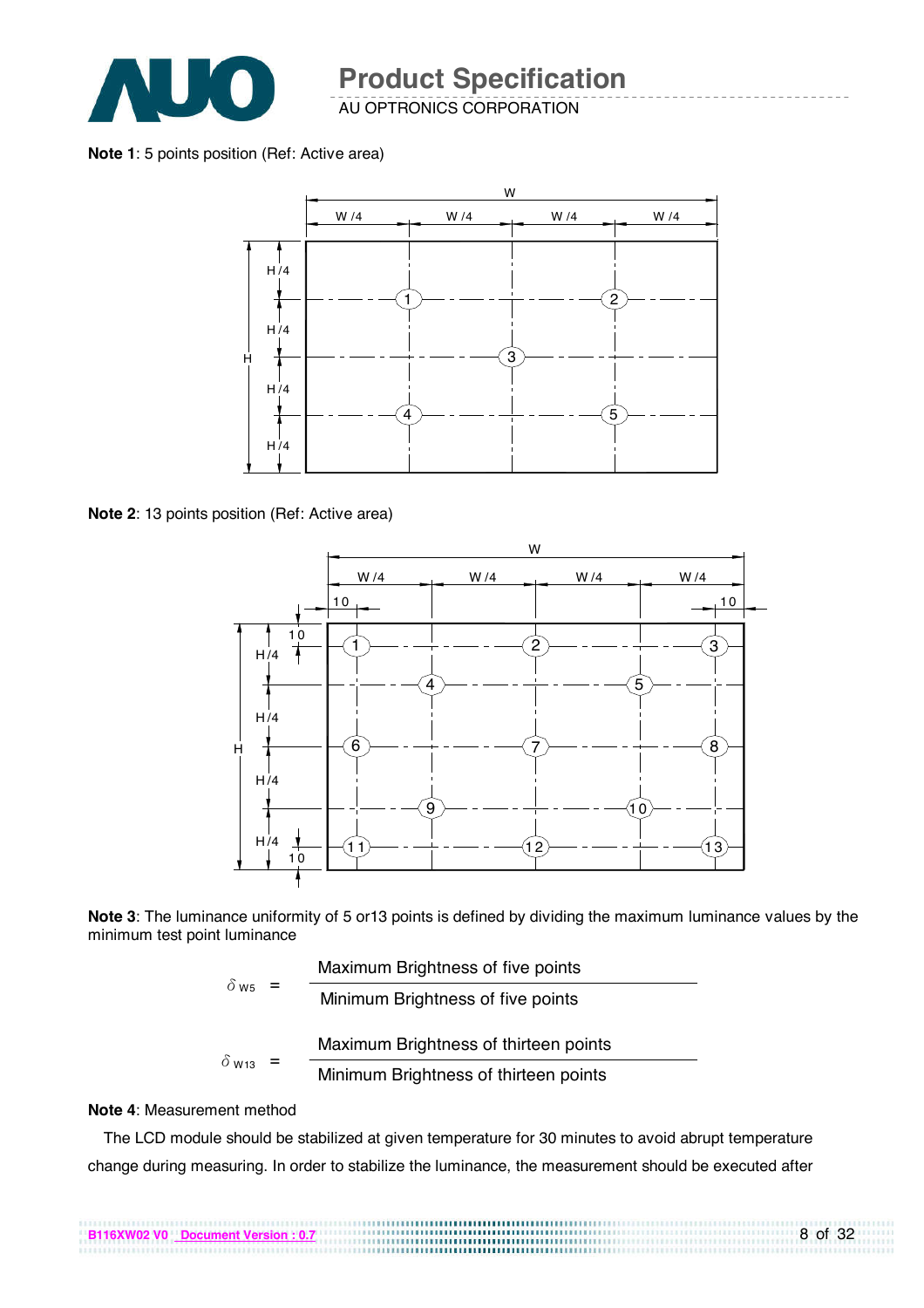

lighting Backlight for 30 minutes in a stable, windless and dark room, and it should be measured in the center of screen.



Center of the screen

..................................

**Note 5** : Definition of Average Luminance of White (Y<sub>L</sub>):

Measure the luminance of gray level 63 at 5 points  $Y_L = [L (1) + L (2) + L (3) + L (4) + L (5)] / 5$ L (x) is corresponding to the luminance of the point X at Figure in Note (1).

#### **Note 6** : Definition of contrast ratio:

Contrast ratio is calculated with the following formula.

Contrast ratio  $(CR)$ = Brightness on the "White" state Brightness on the "Black" state

**Note 7** : Definition of Cross Talk (CT)

$$
CT = 1 Y_B - Y_A 1 / Y_A \times 100
$$
 (%)

#### **Where**

YA = Luminance of measured location without gray level 0 pattern (cd/m2)

 $Y_B$  = Luminance of measured location with gray level 0 pattern (cd/m<sub>2</sub>)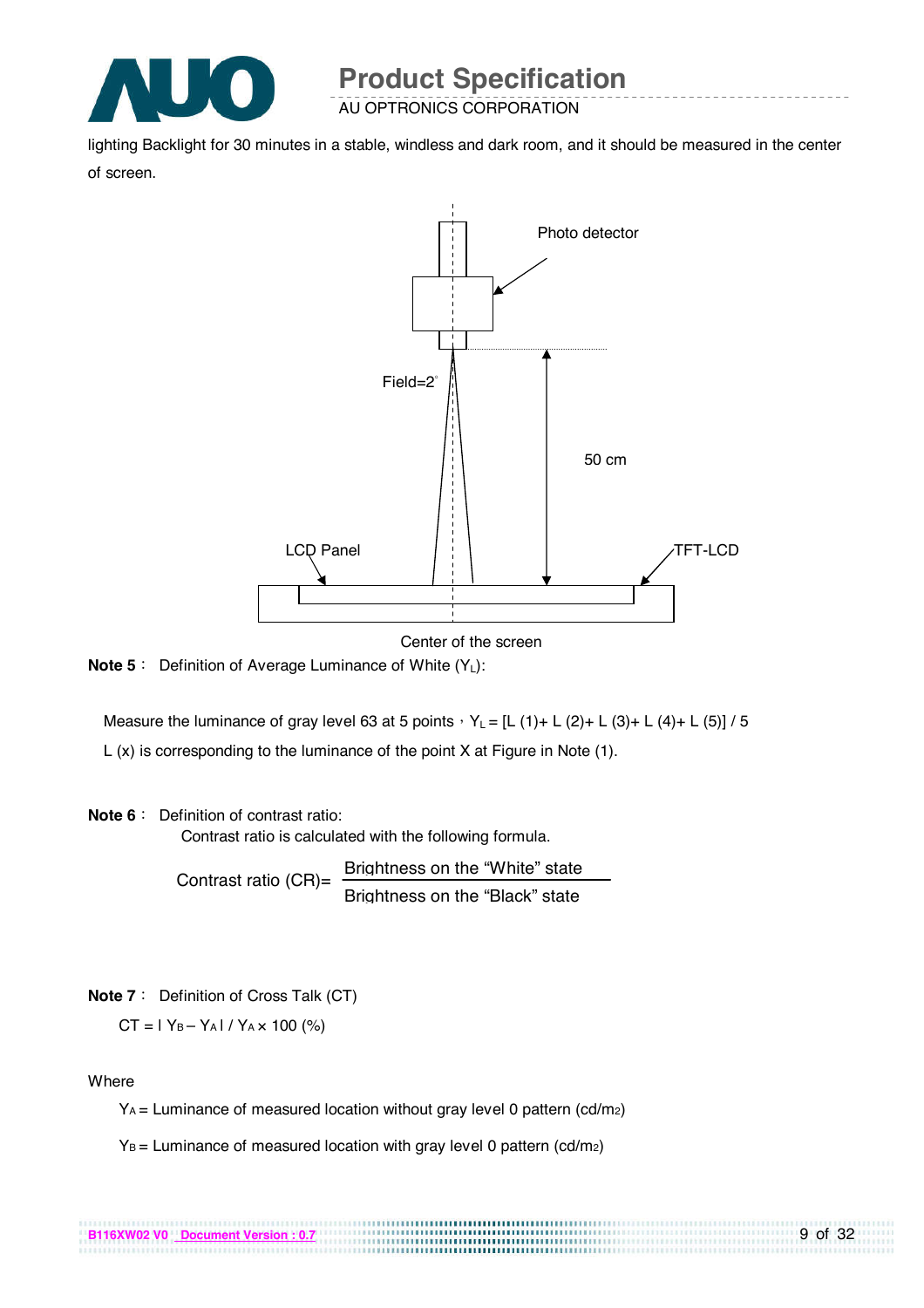



**Note 8**: Definition of response time:

The output signals of BM-7 or equivalent are measured when the input signals are changed from "Black" to "White" (falling time) and from "White" to "Black" (rising time), respectively. The response time interval between the 10% and 90% of amplitudes. Refer to figure as below.

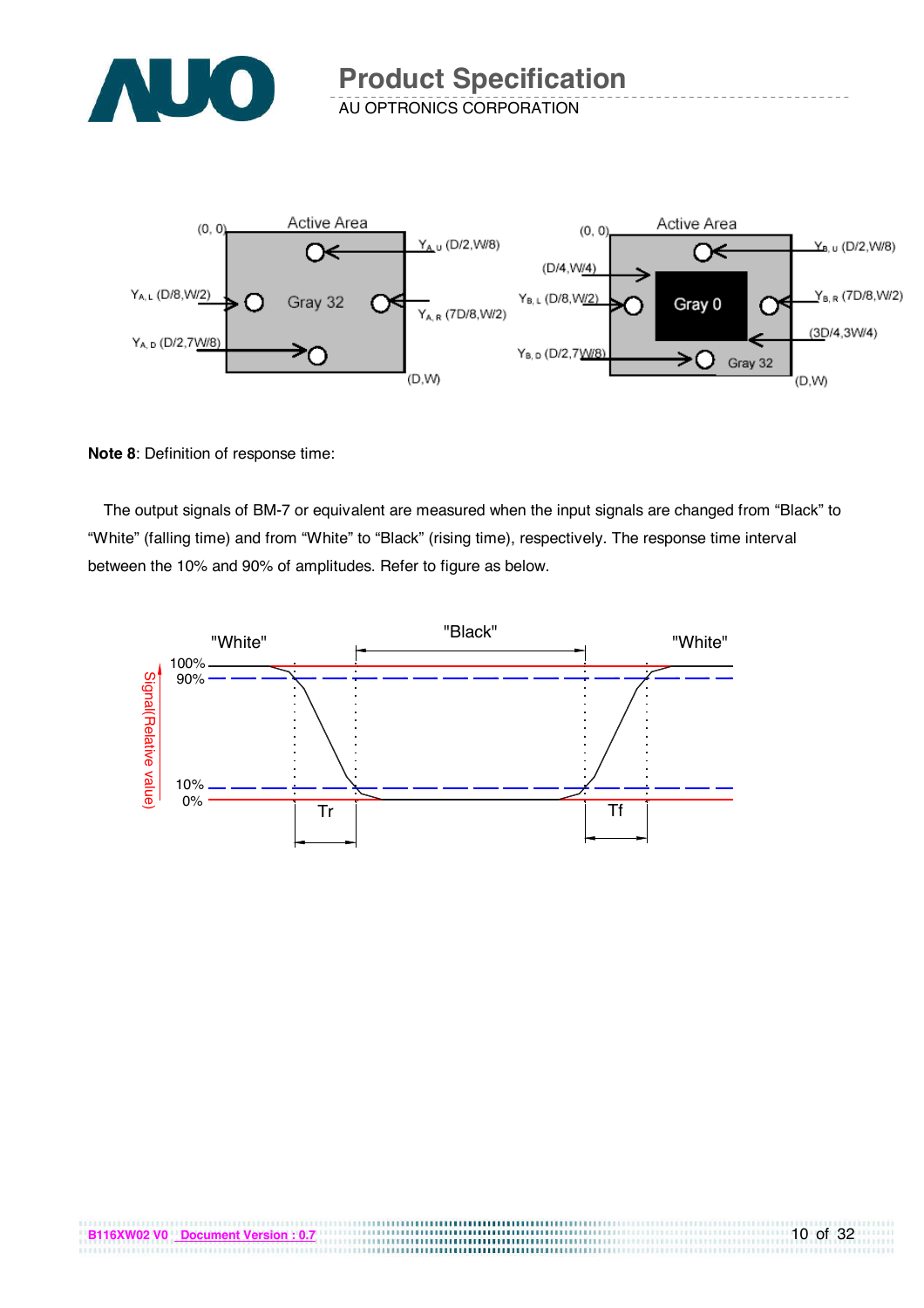

#### **Note 9**. Definition of viewing angle

Viewing angle is the measurement of contrast ratio  $\geq$  10, at the screen center, over a 180° horizontal an d 180° vertical range (off-normal viewing angles). Th e 180° viewing angle range is broken down as follow s; 90° (θ) horizontal left and right and 90° ( Φ) vertical, high (up) and low (down). The measurement direction is typically perpendicular to the display surface with the screen rotated about its center to develop the desired measurement viewing angle.

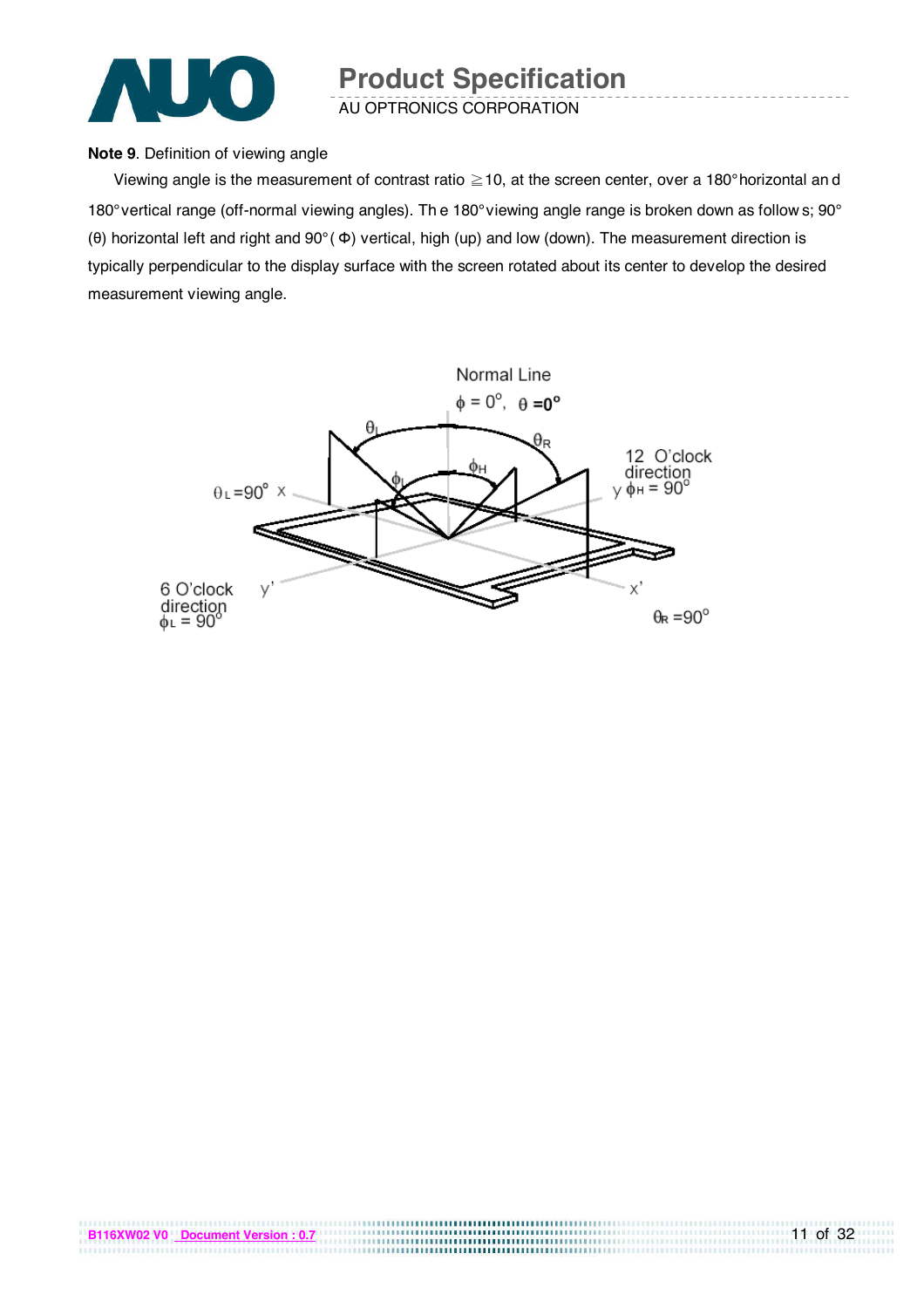

### **3. Functional Block Diagram**

The following diagram shows the functional block of the 11.6 inches wide Color TFT/LCD 40 Pin one channel Module

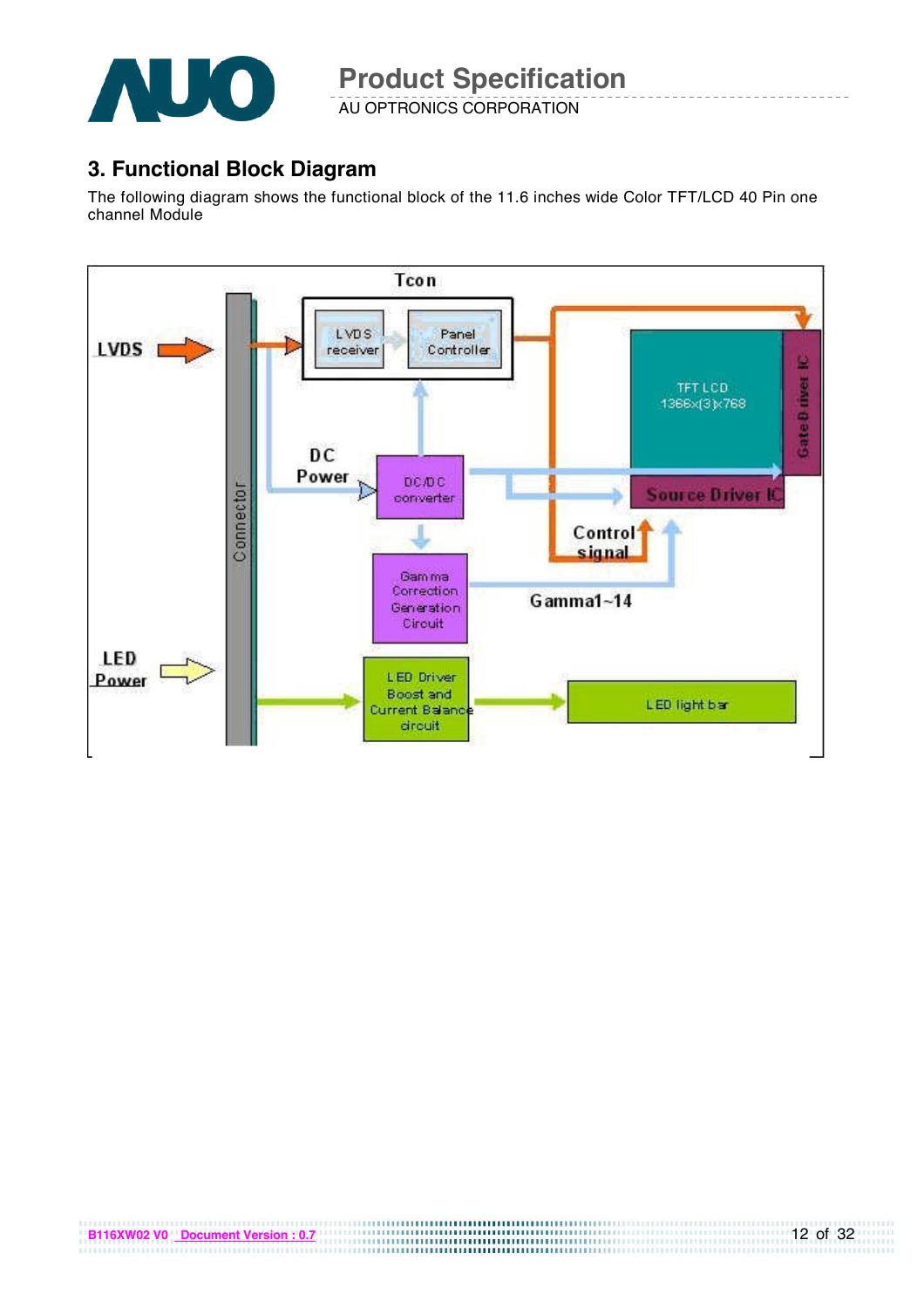

AU OPTRONICS CORPORATION

### **4. Absolute Maximum Ratings**

An absolute maximum rating of the module is as following:

#### **4.1 Absolute Ratings of TFT LCD Module**

| Item            | Svmbol | Min  | Max  | Unit   | <b>Conditions</b>    |
|-----------------|--------|------|------|--------|----------------------|
| Logic/LCD Drive | Vin    | -∪.ఎ | +4.0 | [Volt] | Note 1. <sup>r</sup> |

#### **4.2 Absolute Ratings of Environment**

| <b>Item</b>                  | Symbol     | Min   | Max   | Unit                                    | <b>Conditions</b> |
|------------------------------|------------|-------|-------|-----------------------------------------|-------------------|
| <b>Operating Temperature</b> | TOP        |       | $+50$ | $\mathsf{I}^\circ\mathsf{C} \mathsf{I}$ | Note 4            |
| <b>Operation Humidity</b>    | <b>HOP</b> | ь     | 95    | [%RH]                                   | Note 4            |
| Storage Temperature          | TST        | $-20$ | $+60$ | $\mathsf{I}^\circ\mathsf{C} \mathsf{I}$ | Note 4            |
| <b>Storage Humidity</b>      | HST        | ь     | 95    | [%RH]                                   | Note 4            |

Note 1: At Ta  $(25^{\circ}$ C)

Note 2: Permanent damage to the device may occur if exceed maximum values

Note 3: LED specification refer to section 5.2

Note 4: For quality performance, please refer to AUO IIS (Incoming Inspection Standard).



..............................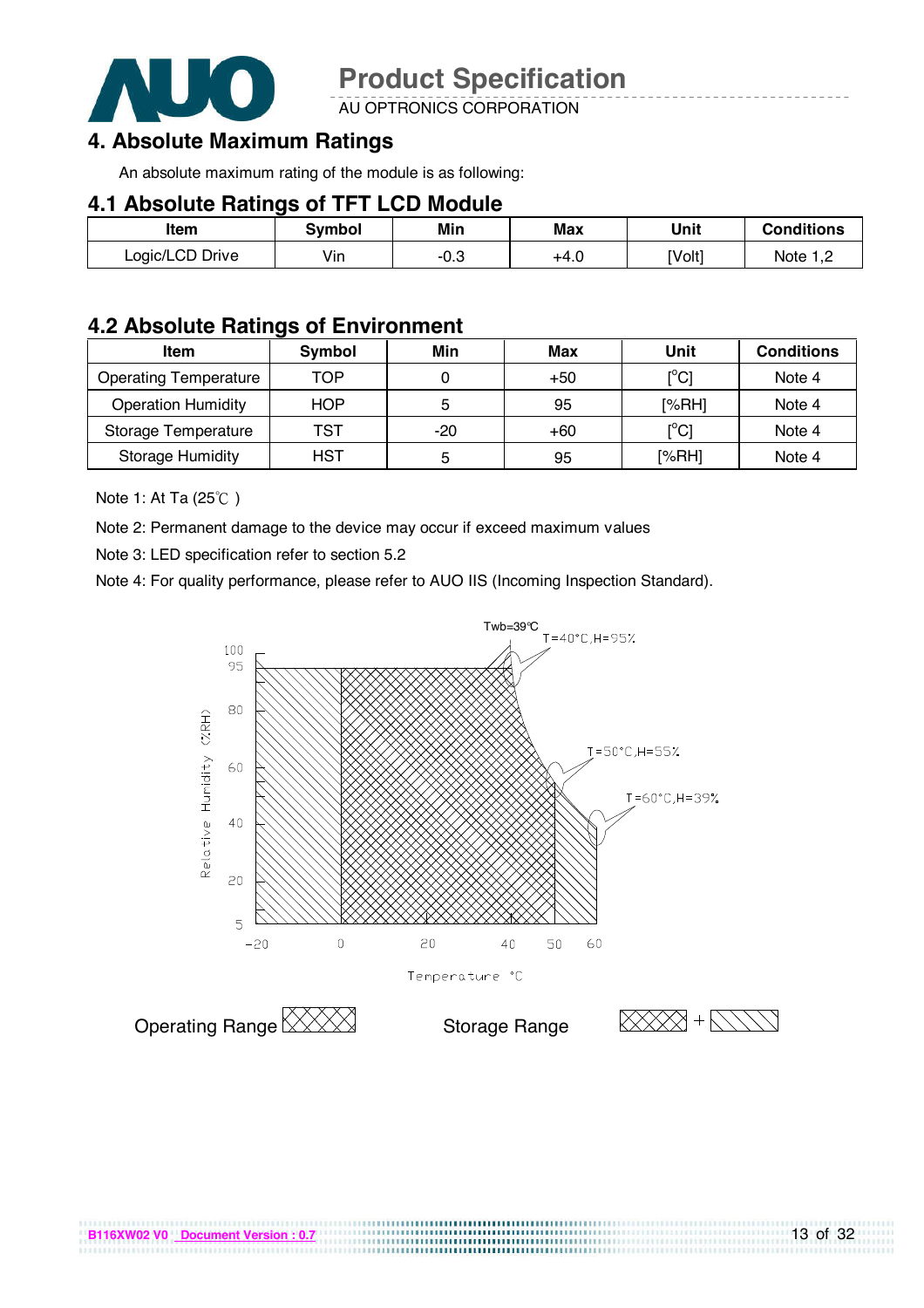AU OPTRONICS CORPORATION



### **5. Electrical Characteristics**

#### **5.1 TFT LCD Module**

#### **5.1.1 Power Specification**

Input power specifications are as follows;

The power specification are measured under  $25^{\circ}$ C and frame frenquency under 60Hz

| <b>Symble</b> | <b>Parameter</b>      | Min | <b>Typ</b> | <b>Max</b> | <b>Units</b> | <b>Note</b> |
|---------------|-----------------------|-----|------------|------------|--------------|-------------|
| <b>VDD</b>    | Logic/LCD Drive       | 3.0 | 3.3        | 3.6        | [Volt]       |             |
|               | Voltage               |     |            |            |              |             |
| <b>PDD</b>    | <b>VDD Power</b>      | ۰   |            | 0.8        | [Watt]       | Note 1      |
| <b>IDD</b>    | <b>IDD Current</b>    | ٠   | -          | 450        | [MA]         | Note 1      |
| <b>IRush</b>  | <b>Inrush Current</b> | ٠   |            | 2000       | [MA]         | Note 2      |
| <b>VDDrp</b>  | Allowable             |     |            | 100        | [mV]         |             |
|               | Logic/LCD Drive       |     |            |            | $p-p$        |             |
|               | <b>Ripple Voltage</b> |     |            |            |              |             |

Note 1 : Maximum Measurement Condition : Black Pattern at 3.3V driving voltage. ( $P_{max}=V_{3.3}$  x  $I_{black}$ )

Note 2: Measure Condition

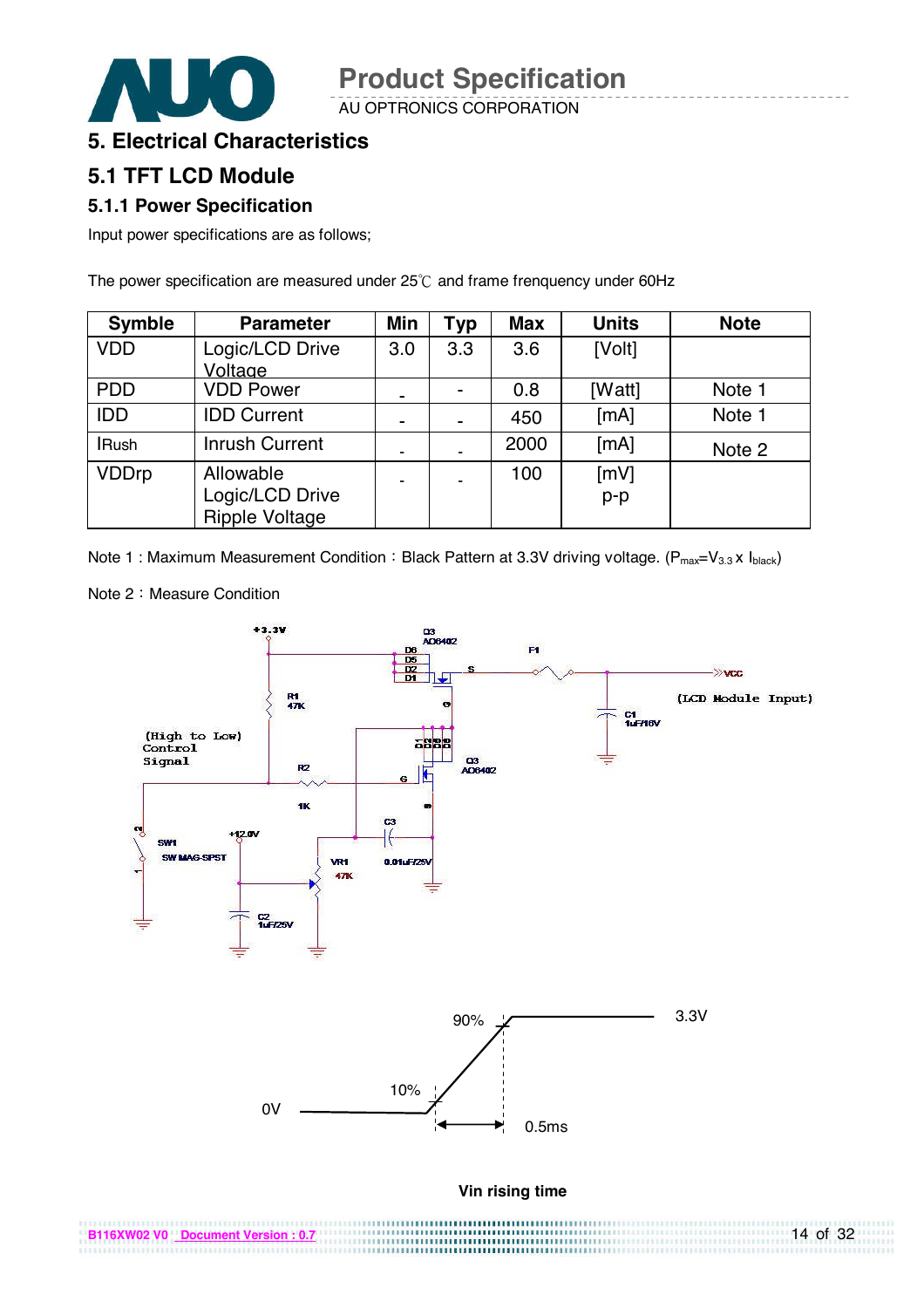

AU OPTRONICS CORPORATION

#### **5.1.2 Signal Electrical Characteristics**

Input signals shall be low or High-impedance state when VDD is off.

| <b>Parameter</b>           | <b>Condition</b>                                       | Min    | <b>Max</b> | <b>Unit</b> |
|----------------------------|--------------------------------------------------------|--------|------------|-------------|
| $\mathsf{V}_{\mathsf{th}}$ | Differential Input High<br>Threshold (Vcm=+1.2V)       |        | 100        | [mV]        |
| $\mathsf{V}_{\mathsf{tl}}$ | <b>Differential Input Low</b><br>Threshold (Vcm=+1.2V) | $-100$ |            | [mV]        |
| $\mathsf{V}_{\mathsf{ID}}$ | Differential Input<br>Voltage                          | 100    | 600        | [mV]        |
| $\mathsf{V}_{\mathsf{cm}}$ | Differential Input<br>Common Mode Voltage              | 1.125  | 1.375      | [V]         |

Signal electrical characteristics are as follows;

Note: LVDS Signal Waveform



,,,,,,,,,,,,,,,,,,,,,,,,,,,,,,,,,,,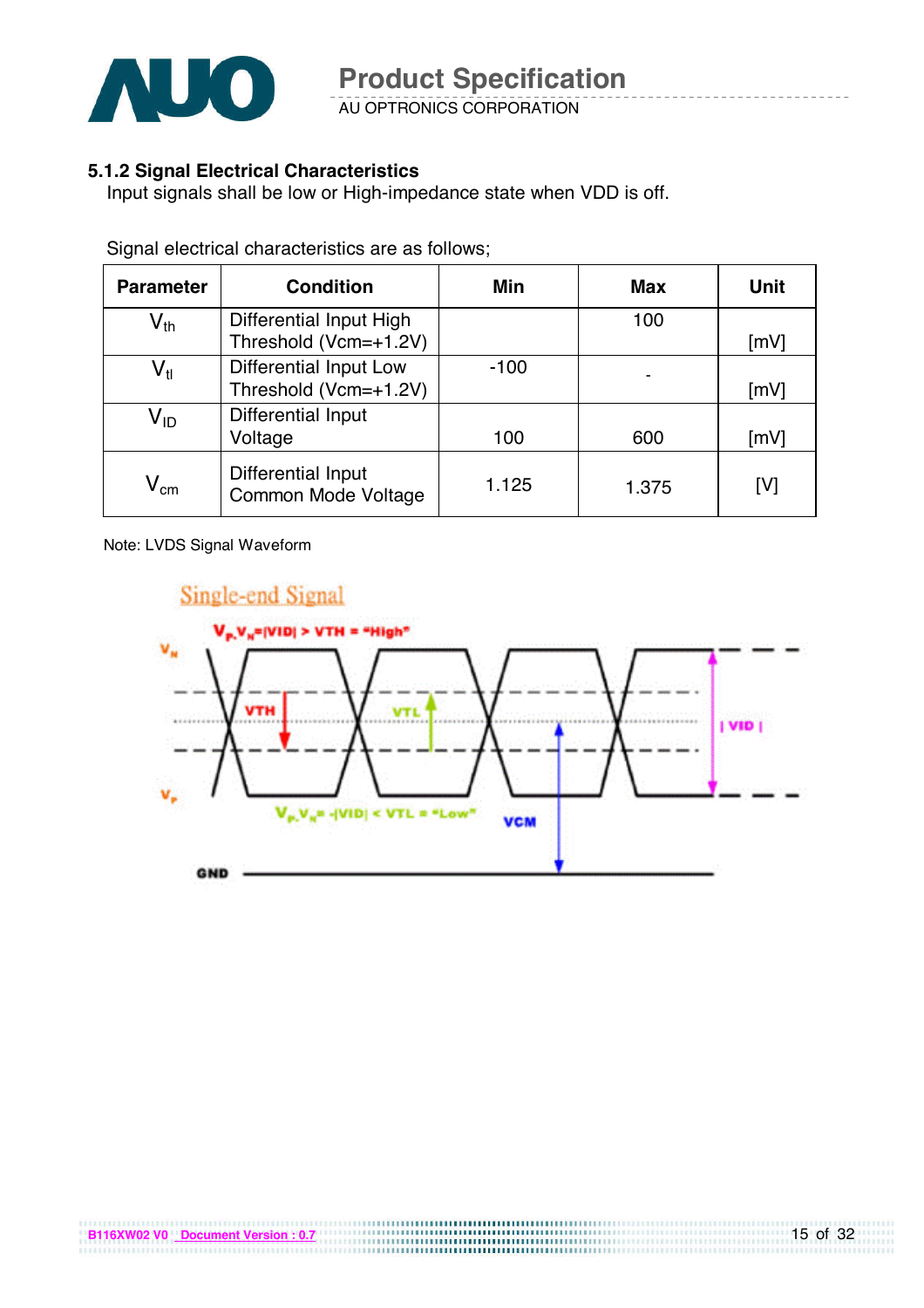

AU OPTRONICS CORPORATION

#### **5.2.1 LED characteristics**

| <b>Parameter</b>                      | Symbol      | <b>Min</b>     | Typ                      | <b>Max</b> | <b>Units</b> | <b>Condition</b>                |
|---------------------------------------|-------------|----------------|--------------------------|------------|--------------|---------------------------------|
| <b>Backlight Power</b><br>Consumption | <b>PLED</b> | $\blacksquare$ | $\overline{\phantom{0}}$ | 2.76       | [Watt]       | (Ta=25℃), Note 1<br>$Vin = 12V$ |
| <b>LED Life-Time</b>                  | N/A         | 10,000         | ۰                        |            | Hour         | $(Ta=25^{\circ}C)$ , Note 2     |
|                                       |             |                |                          |            |              | $I_F=20$ mA                     |

**Note 1:** Calculator value for reference P<sub>LED</sub> = VF (Normal Distribution) \* IF (Normal Distribution) / Efficiency **Note 2:** The LED life-time define as the estimated time to 50% degradation of initial luminous.

#### **5.2.2 Backlight input signal characteristics**

**B116XW02 V0 Document Version : 0.7 DITOAWUZ VU <u>DOCUMENT VEISION 7 0.7</u>**<br>ADITOAWUZ VU <u>DOCUMENT VEISION 7 0.7</u>

| <b>Parameter</b>                             | <b>Symbol</b>  | Min | <b>Typ</b>     | <b>Max</b> | <b>Units</b> | <b>Remark</b>          |
|----------------------------------------------|----------------|-----|----------------|------------|--------------|------------------------|
| <b>LED Power Supply</b>                      | <b>VLED</b>    | 6.0 | 12.0           | 21.0       | [Volt]       |                        |
| <b>LED Enable Input</b><br><b>High Level</b> |                | 2.5 |                | 5.5        | [Volt]       |                        |
| <b>LED Enable Input</b><br>Low Level         | <b>VLED EN</b> |     |                | 0.8        | [Volt]       | Define as              |
| <b>PWM Logic Input</b><br><b>High Level</b>  | VPWM_EN        | 2.5 |                | 5.5        | [Volt]       | Connector<br>Interface |
| <b>PWM Logic Input</b><br>Low Level          |                |     |                | 0.8        | [Volt]       | $(Ta=25^{\circ}C)$     |
| <b>PWM Input Frequency</b>                   | <b>FPWM</b>    | 990 | 1 <sup>K</sup> | 10K        | Hz           |                        |
| <b>PWM Duty Ratio</b>                        | Duty           | 5   |                | 100        | $\%$         |                        |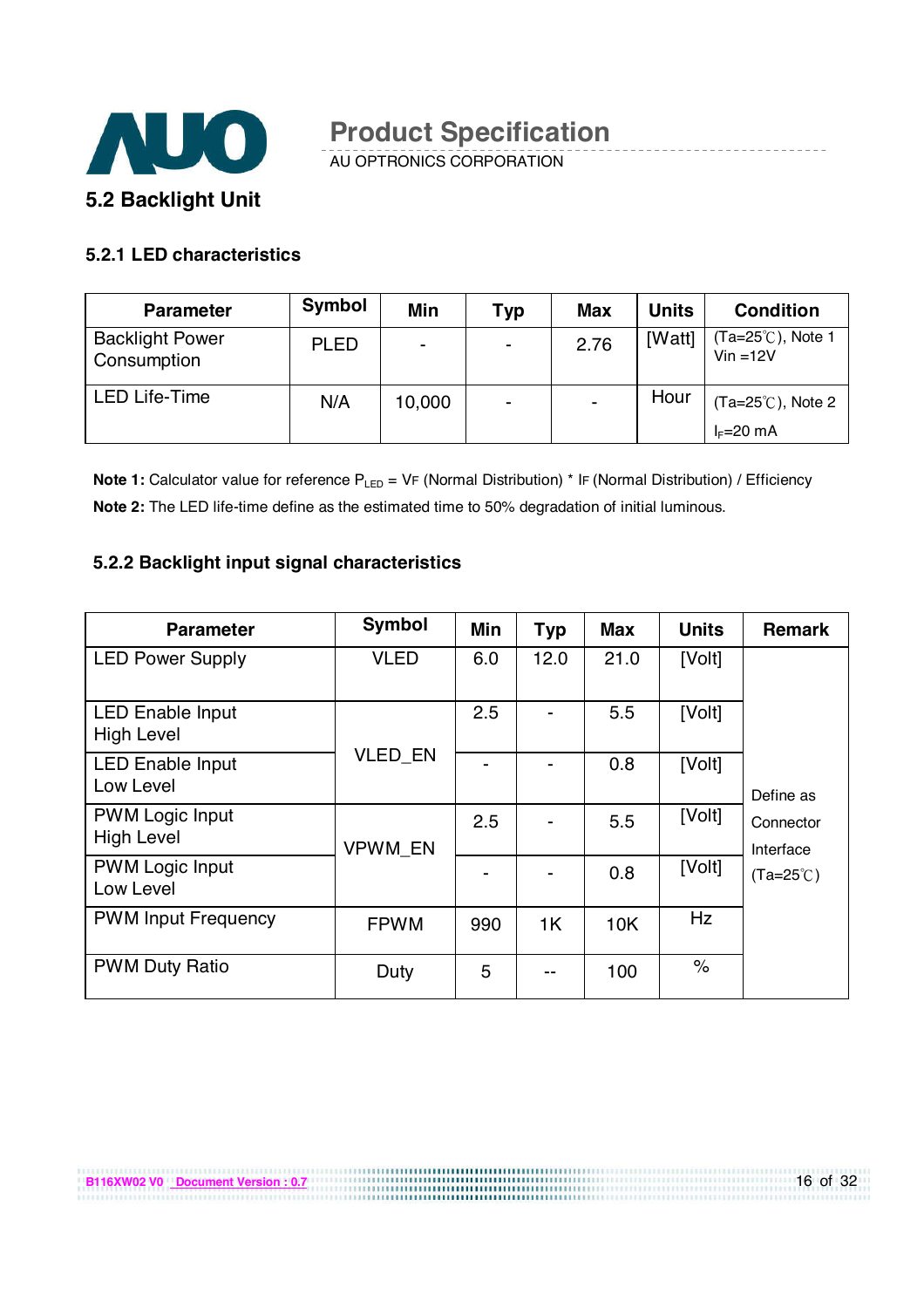

AU OPTRONICS CORPORATION **Product Specification** 

# **6. Signal Interface Characteristic**

### **6.1 Pixel Format Image**

**B116XW02 V0 Document Version : 0.7**

Following figure shows the relationship of the input signals and LCD pixel format.

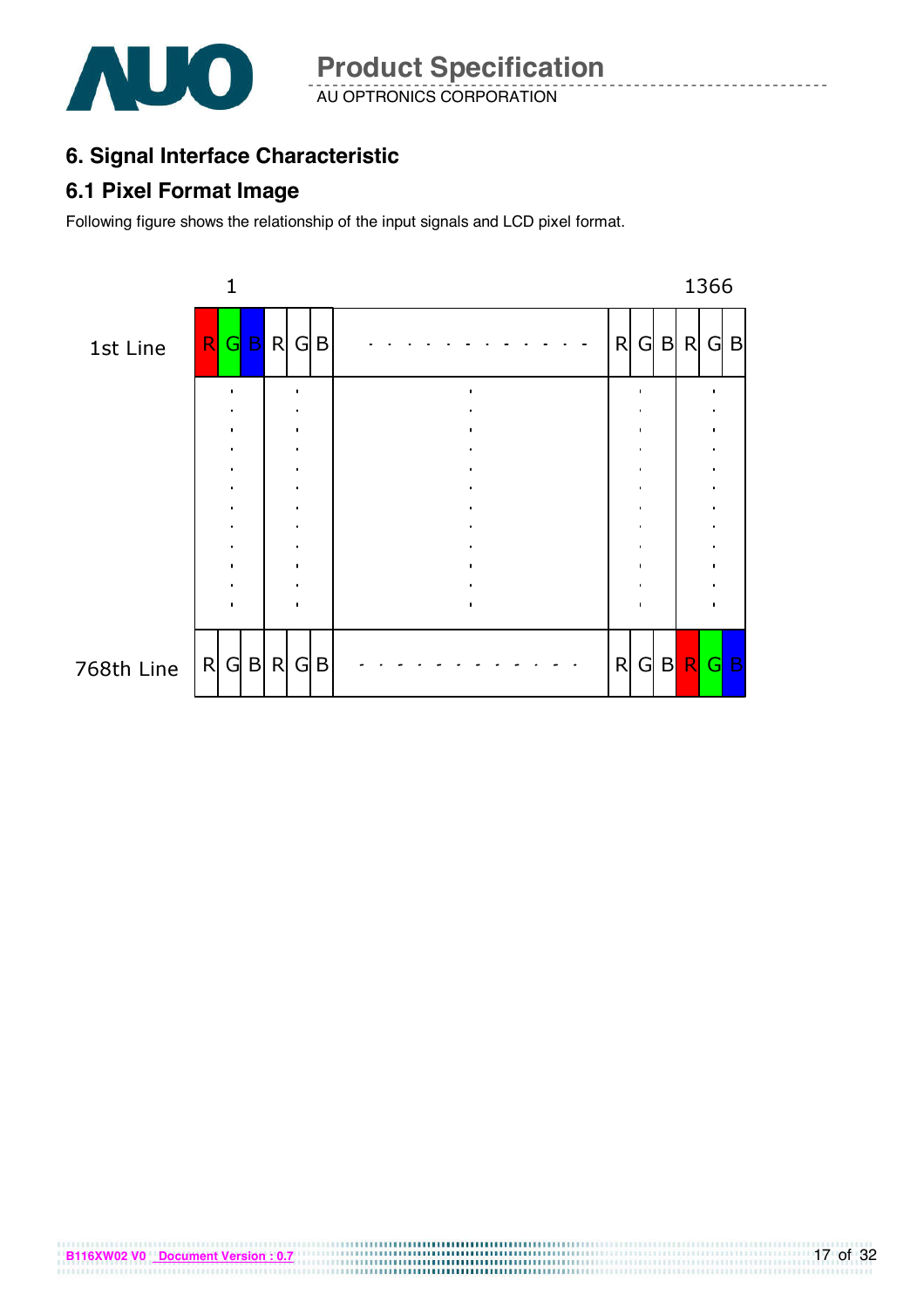

AU OPTRONICS CORPORATION

### **6.2 The Input Data Format**



| <b>Signal Name</b> | <b>Description</b>     |                                                  |  |
|--------------------|------------------------|--------------------------------------------------|--|
| R <sub>5</sub>     | Red Data 5 (MSB)       | Red-pixel Data                                   |  |
| R <sub>4</sub>     | Red Data 4             | Each red pixel's brightness data consists of     |  |
| R <sub>3</sub>     | Red Data 3             | these 6 bits pixel data.                         |  |
| R <sub>2</sub>     | Red Data 2             |                                                  |  |
| R1                 | Red Data 1             |                                                  |  |
| R <sub>0</sub>     | Red Data 0 (LSB)       |                                                  |  |
|                    |                        |                                                  |  |
|                    | Red-pixel Data         |                                                  |  |
| G <sub>5</sub>     | Green Data 5 (MSB)     | Green-pixel Data                                 |  |
| G <sub>4</sub>     | Green Data 4           | Each green pixel's brightness data consists of   |  |
| G <sub>3</sub>     | Green Data 3           | these 6 bits pixel data.                         |  |
| G <sub>2</sub>     | Green Data 2           |                                                  |  |
| G <sub>1</sub>     | Green Data 1           |                                                  |  |
| G <sub>0</sub>     | Green Data 0 (LSB)     |                                                  |  |
|                    | Green-pixel Data       |                                                  |  |
| <b>B5</b>          | Blue Data 5 (MSB)      | <b>Blue-pixel Data</b>                           |  |
| <b>B4</b>          | Blue Data 4            | Each blue pixel's brightness data consists of    |  |
| B <sub>3</sub>     | <b>Blue Data 3</b>     | these 6 bits pixel data.                         |  |
| <b>B2</b>          | Blue Data 2            |                                                  |  |
| <b>B1</b>          | <b>Blue Data 1</b>     |                                                  |  |
| B <sub>0</sub>     | Blue Data 0 (LSB)      |                                                  |  |
|                    |                        |                                                  |  |
|                    | <b>Blue-pixel Data</b> |                                                  |  |
| <b>RxCLKIN</b>     | Data Clock             | The signal is used to strobe the pixel data and  |  |
|                    |                        | DE signals. All pixel data shall be valid at the |  |
|                    |                        | falling edge when the DE signal is high.         |  |
| DE                 | <b>Display Timing</b>  | This signal is strobed at the falling edge of    |  |
|                    |                        | RxCLKIN. When the signal is high, the pixel      |  |
|                    |                        | data shall be valid to be displayed.             |  |
| VS                 | <b>Vertical Sync</b>   | The signal is synchronized to RxCLKIN.           |  |
| <b>HS</b>          | <b>Horizontal Sync</b> | The signal is synchronized to RxCLKIN.           |  |

Note: Output signals from any system shall be low or High-impedance state when VDD is off.

**B116XW02 V0 Document Version : 0.7**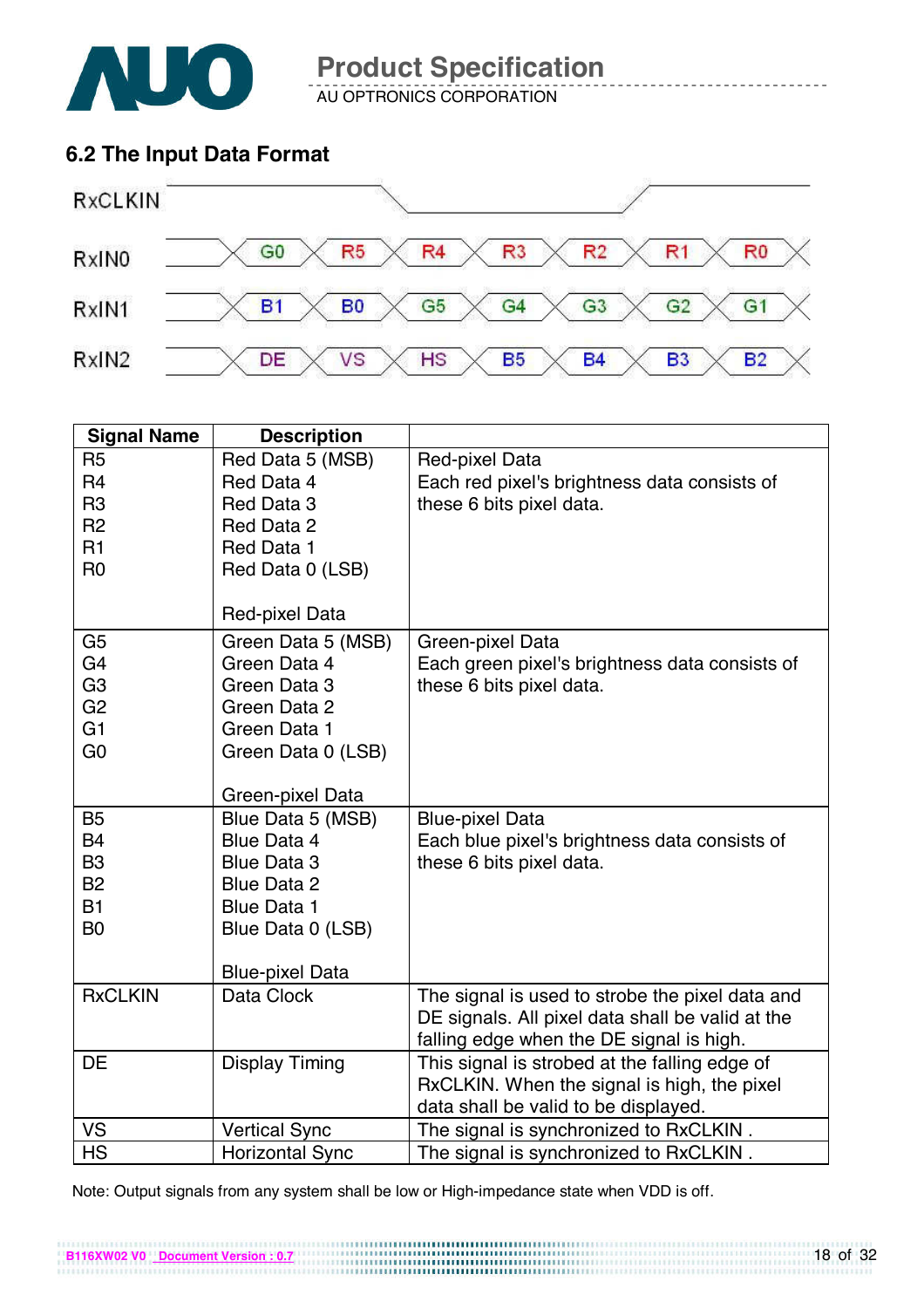

### **6.3 Integration Interface Requirement**

#### **6.3.1 Connector Description**

Physical interface is described as for the connector on module.

These connectors are capable of accommodating the following signals and will be following components.

| <b>Connector Name / Designation</b> | <b>For Signal Connector</b>       |
|-------------------------------------|-----------------------------------|
| Manufacturer                        | <b>IPEX</b> or compatible         |
| Type / Part Number                  | IPEX 20347-340E-12R or compatible |
| <b>Mating Housing/Part Number</b>   | IPEX 20345-340E-12 or compatible  |

#### **6.3.2 Pin Assignment**

LVDS is a differential signal technology for LCD interface and high speed data transfer device.

| PIN#           | <b>Signal Name</b> | <b>Description</b>                                   |
|----------------|--------------------|------------------------------------------------------|
| 1              | <b>NC</b>          | No Connection (Reserve)                              |
| $\overline{c}$ | <b>VDD</b>         | Power Supply +3.3V                                   |
| 3              | <b>VDD</b>         | Power Supply +3.3V                                   |
| 4              | <b>VEDID</b>       | EDID +3.3V Power                                     |
| 5              | <b>NC</b>          | No Connect (Reserve)                                 |
| 6              | CLK_EDID           | <b>EDID Clock Input</b>                              |
| $\overline{7}$ | DAT_EDID           | <b>EDID Data Input</b>                               |
| 8              | RxOIN0-            | -LVDS Differential Data INPUT(Odd R0-R5,G0)          |
| 9              | RxOIN0+            | +LVDS Differential Data INPUT(Odd R0-R5,G0)          |
| 10             | <b>VSS</b>         | Ground                                               |
| 11             | RxOIN1-            | -LVDS Differential Data INPUT(Odd G1-G5,B0-B1)       |
| 12             | RxOIN1+            | +LVDS Differential Data INPUT(Odd G1-G5,B0-B1)       |
| 13             | <b>VSS</b>         | Ground                                               |
| 14             | RxOIN2-            | -LVDS Differential Data INPUT(Odd B2-B5, HS, VS, DE) |
| 15             | RxOIN2+            | +LVDS Differential Data INPUT(Odd B2-B5,HS,VS,DE)    |
| 16             | <b>VSS</b>         | Ground                                               |
| 17             | RxOCKIN-           | -LVDS Odd Differential Clock INPUT                   |
| 18             | RxOCKIN+           | <b>LVDS Odd Differential Clock INPUT</b>             |
| 19             | <b>VSS</b>         | Ground                                               |
| 20             | <b>NC</b>          | No connection                                        |
| 21             | <b>NC</b>          | No connection                                        |
| 22             | <b>NC</b>          | No connection                                        |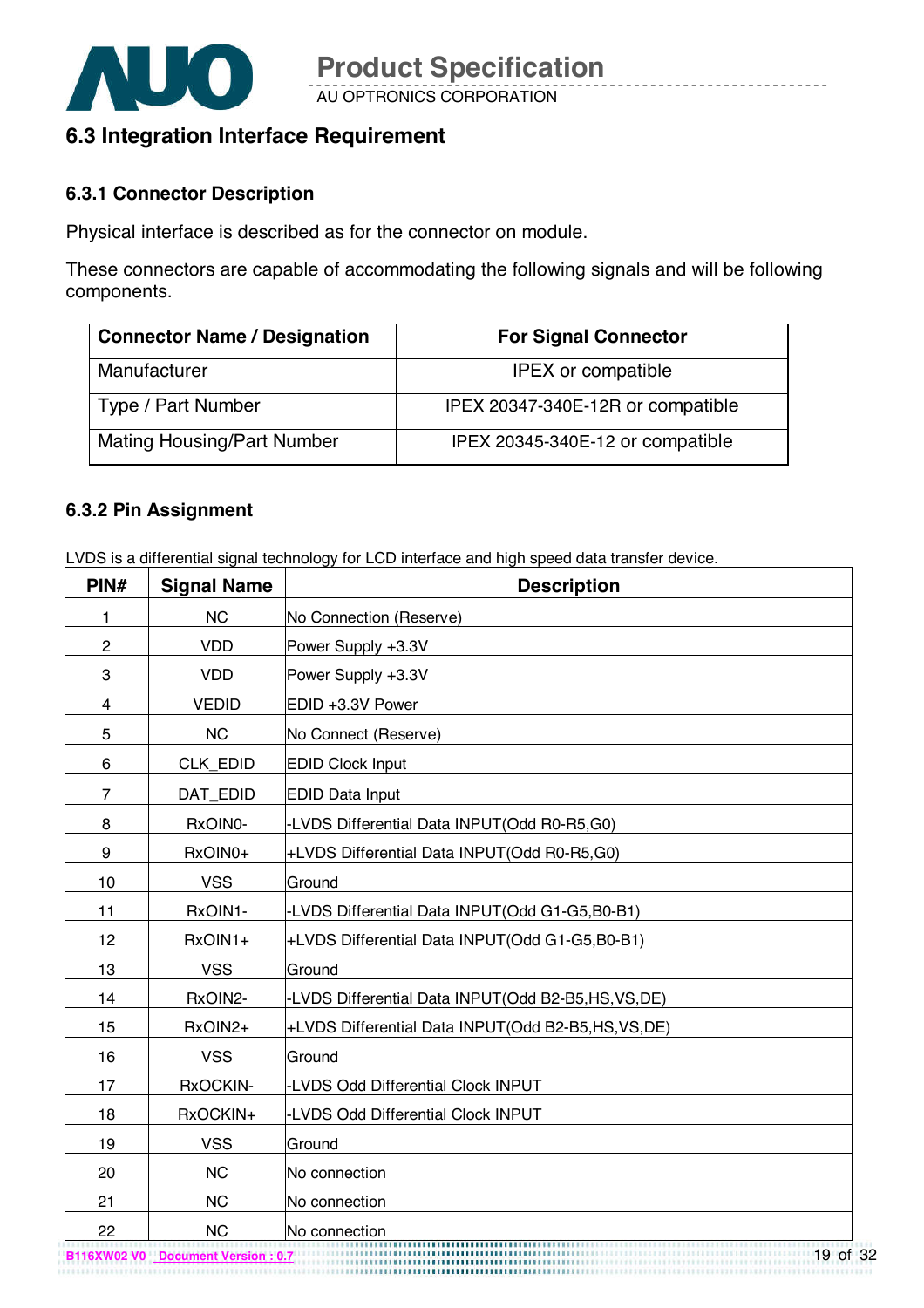

**B116XW02 V0 Document Version : 0.7**

# **Product Specification**

AU OPTRONICS CORPORATION

| 23 | <b>NC</b>   | No connection           |
|----|-------------|-------------------------|
| 24 | <b>NC</b>   | No connection           |
| 25 | <b>NC</b>   | No connection           |
| 26 | <b>NC</b>   | No connection           |
| 27 | <b>NC</b>   | No connection           |
| 28 | NC          | No connection           |
| 29 | NC          | No connection           |
| 30 | <b>NC</b>   | No connection           |
| 31 | VLED_GND    | <b>LED Ground</b>       |
| 32 | VLED_GND    | <b>LED Ground</b>       |
| 33 | VLED_GND    | <b>LED Ground</b>       |
| 34 | NC          | No Connection (Reserve) |
| 35 | VPWM_EN     | PWM logic input level   |
| 36 | VLED_EN     | LED enable input level  |
| 37 | <b>NC</b>   | No Connection (Reserve) |
| 38 | <b>VLED</b> | <b>LED Power Supply</b> |
| 39 | <b>VLED</b> | <b>LED Power Supply</b> |
| 40 | <b>VLED</b> | <b>LED Power Supply</b> |

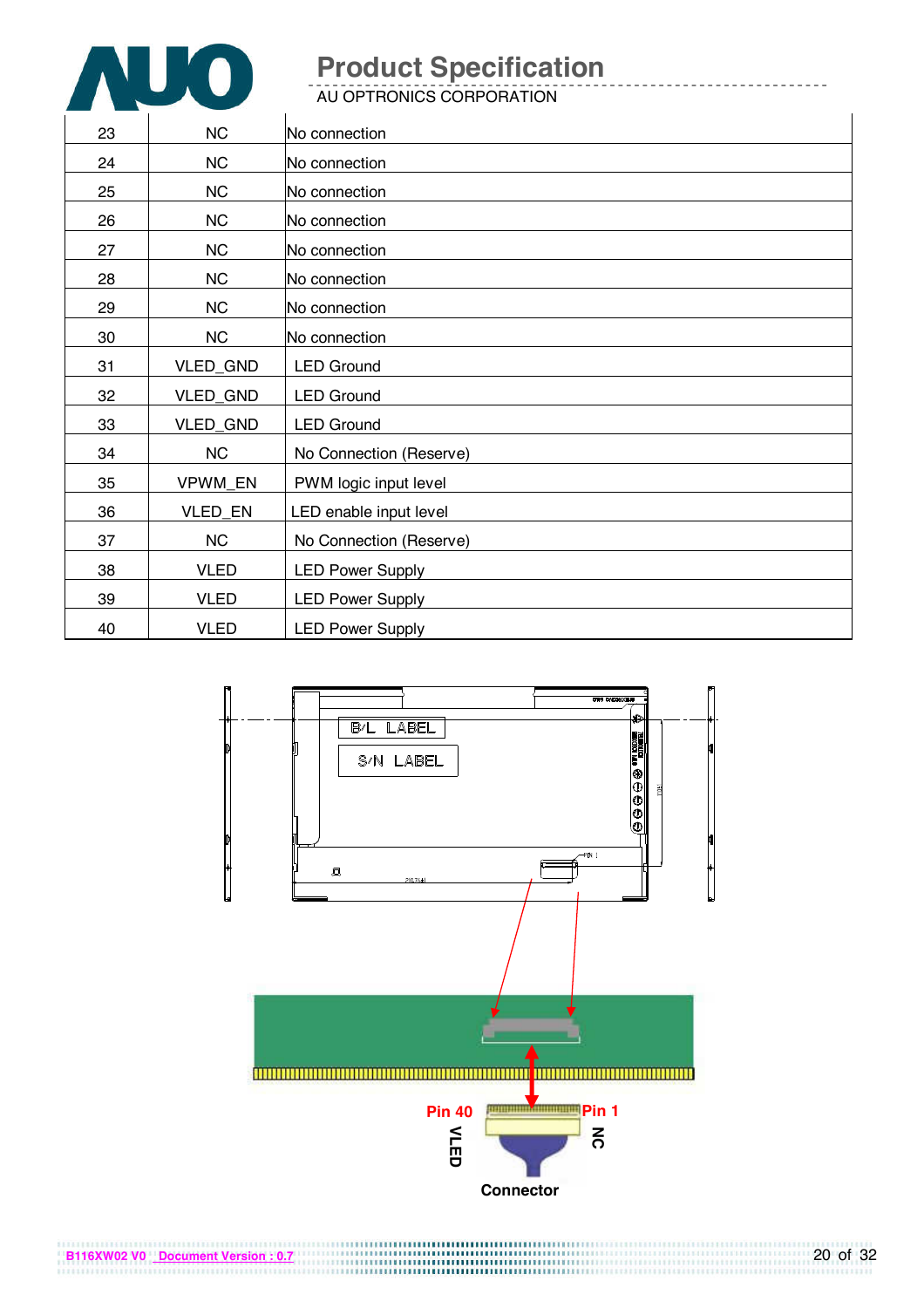

Note1: Input signals shall be low or High-impedance state when VDD is off.

### **6.4 Interface Timing**

#### **6.4.1 Timing Characteristics**

Basically, interface timings should match the 1366x768 /60Hz manufacturing guide line timing.

| <b>Parameter</b>                   |                 | <b>Symbol</b>              | Min. | Typ.           | Max. | Unit                         |
|------------------------------------|-----------------|----------------------------|------|----------------|------|------------------------------|
| <b>Frame Rate</b>                  |                 |                            | 50   | 60             |      | Hz                           |
| <b>Clock frequency</b>             |                 | $1/T_{\text{Clock}}$       | 50   | 72             |      | <b>MHz</b>                   |
|                                    | <b>Period</b>   | ${\bf T}_{\rm V}$          | 803  | $\blacksquare$ | 1023 |                              |
| <b>Vertical</b><br><b>Active</b>   |                 | $T_{VD}$                   | 768  |                |      | $\mathbf{T}_{\mathsf{Line}}$ |
| <b>Section</b>                     | <b>Blanking</b> | $T_{VB}$                   | 35   | $\blacksquare$ | 255  |                              |
|                                    | <b>Period</b>   | $\mathbf{T}_{\mathsf{H}}$  | 1494 | $\blacksquare$ | 2047 |                              |
| <b>Horizontal</b><br><b>Active</b> |                 | $\mathbf{T}_{\sf HD}$      |      | 1366           |      | $\mathbf{T}_{\text{Clock}}$  |
| <b>Section</b>                     | <b>Blanking</b> | $\mathbf{T}_{\mathsf{HB}}$ | 128  |                | 681  |                              |

Note : DE mode only

#### **6.4.2 Timing diagram**

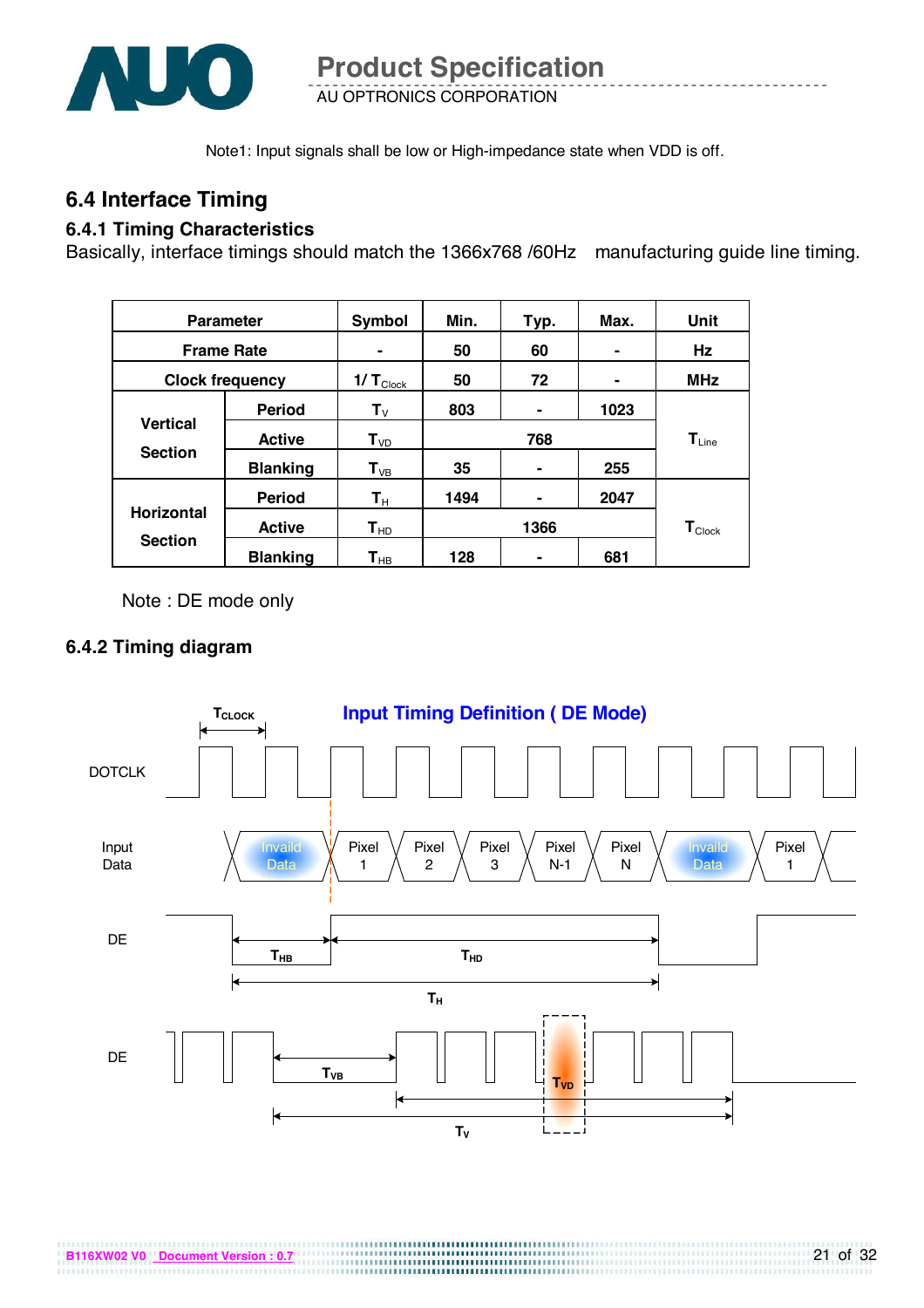

#### **6.5 Power ON/OFF Sequence**

**B116XW02 V0 Document Version : 0.7**

Power on/off sequence is as follows. Interface signals and LED on/off sequence are also shown in the chart. Signals from any system shall be Hi-Z state or low level when VDD is off



|                  | <b>Power Sequence Timing</b> |      |      |              |  |  |  |
|------------------|------------------------------|------|------|--------------|--|--|--|
|                  | <b>Value</b>                 |      |      |              |  |  |  |
| <b>Parameter</b> | Min.                         | Typ. | Max. | <b>Units</b> |  |  |  |
| T <sub>1</sub>   | 0.5                          |      | 10   |              |  |  |  |
| T <sub>2</sub>   | $\mathbf 0$                  |      | 50   |              |  |  |  |
| T <sub>3</sub>   | 200                          |      |      |              |  |  |  |
| <b>T4</b>        | 0.5                          |      | 10   |              |  |  |  |
| T <sub>5</sub>   | 10                           |      |      |              |  |  |  |
| T <sub>6</sub>   | 10                           |      |      |              |  |  |  |
| <b>T7</b>        | $\mathbf 0$                  |      |      | ms           |  |  |  |
| T <sub>8</sub>   | 10                           |      |      |              |  |  |  |
| T9               | 0                            | ۰    | 10   |              |  |  |  |
| T <sub>10</sub>  | 200                          |      |      |              |  |  |  |
| <b>T11</b>       | 0.5                          |      | 50   |              |  |  |  |
| T <sub>12</sub>  | $\mathbf 0$                  |      | 10   |              |  |  |  |
| T <sub>13</sub>  | 400                          |      |      |              |  |  |  |

Note:If T3,T5,T6 couldn't match above specifications, must request T3+T5+T6 > 200ms at least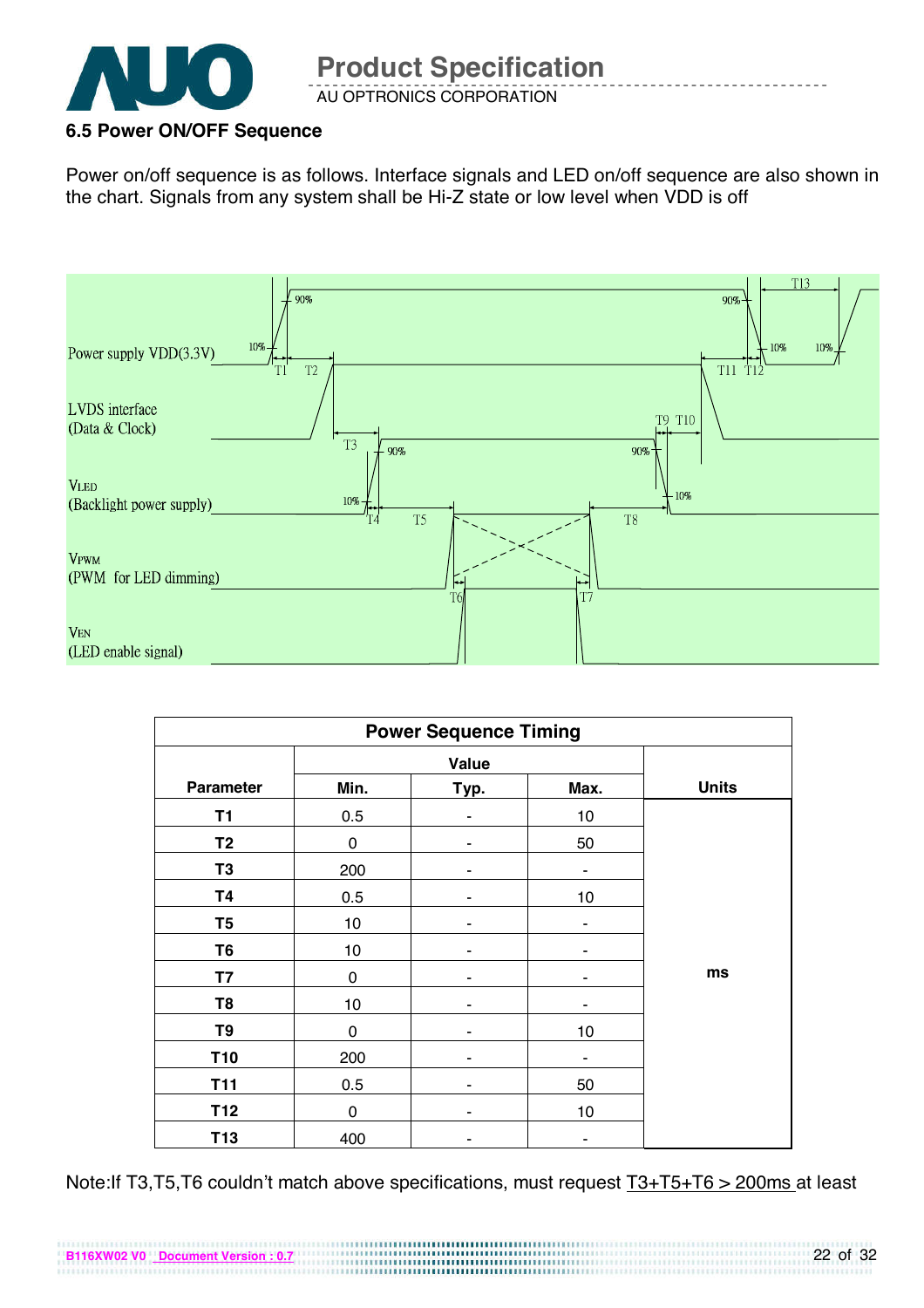

# **7. Panel Reliability Test**

#### **7.1 Vibration Test**

**Test Spec:** 

- **•** Test method: Non-Operation
- Acceleration: 1.5 G
- Frequency: 10 500Hz Random
- Sweep: 30 Minutes each Axis (X, Y, Z)

#### **7.2 Shock Test**

**Test Spec:** 

- **•** Test method: Non-Operation
- **•** Acceleration: 220 G, Half sine wave
- Active time: 2 ms
- Pulse: X, Y, Z .one time for each side

### **7.3 Reliability Test**

| <b>Items</b>                                | <b>Required Condition</b>                      | <b>Note</b> |
|---------------------------------------------|------------------------------------------------|-------------|
| <b>Temperature</b><br><b>Humidity Bias</b>  | Ta= 40℃, 90%RH, 300h                           |             |
| <b>High Temperature</b><br><b>Operation</b> | $Ta = 50^{\circ}C$ , Dry, 300h                 |             |
| <b>Low Temperature</b><br><b>Operation</b>  | $Ta = 0^{\circ}C$ , 300h                       |             |
| <b>High Temperature</b><br><b>Storage</b>   | Ta= 60℃, 35%RH, 300h                           |             |
| <b>Low Temperature</b><br><b>Storage</b>    | Ta=-20℃, 50%RH, 250h                           |             |
| <b>Thermal Shock</b><br>Test                | Ta=-20℃ to 60℃, Duration at 30 min, 100 cycles |             |
| <b>ESD</b>                                  | Contact: ±8 KV                                 | Note 1      |
|                                             | Air: ±15 KV                                    |             |

**Note1:** According to EN 61000-4-2 , ESD class B: Some performance degradation allowed. No data lost

. Self-recoverable. No hardware failures.

**B116XW02 V0 Document Version : 0.7**

**Remark:** MTBF (Excluding the LED): 30,000 hours with a confidence level 90%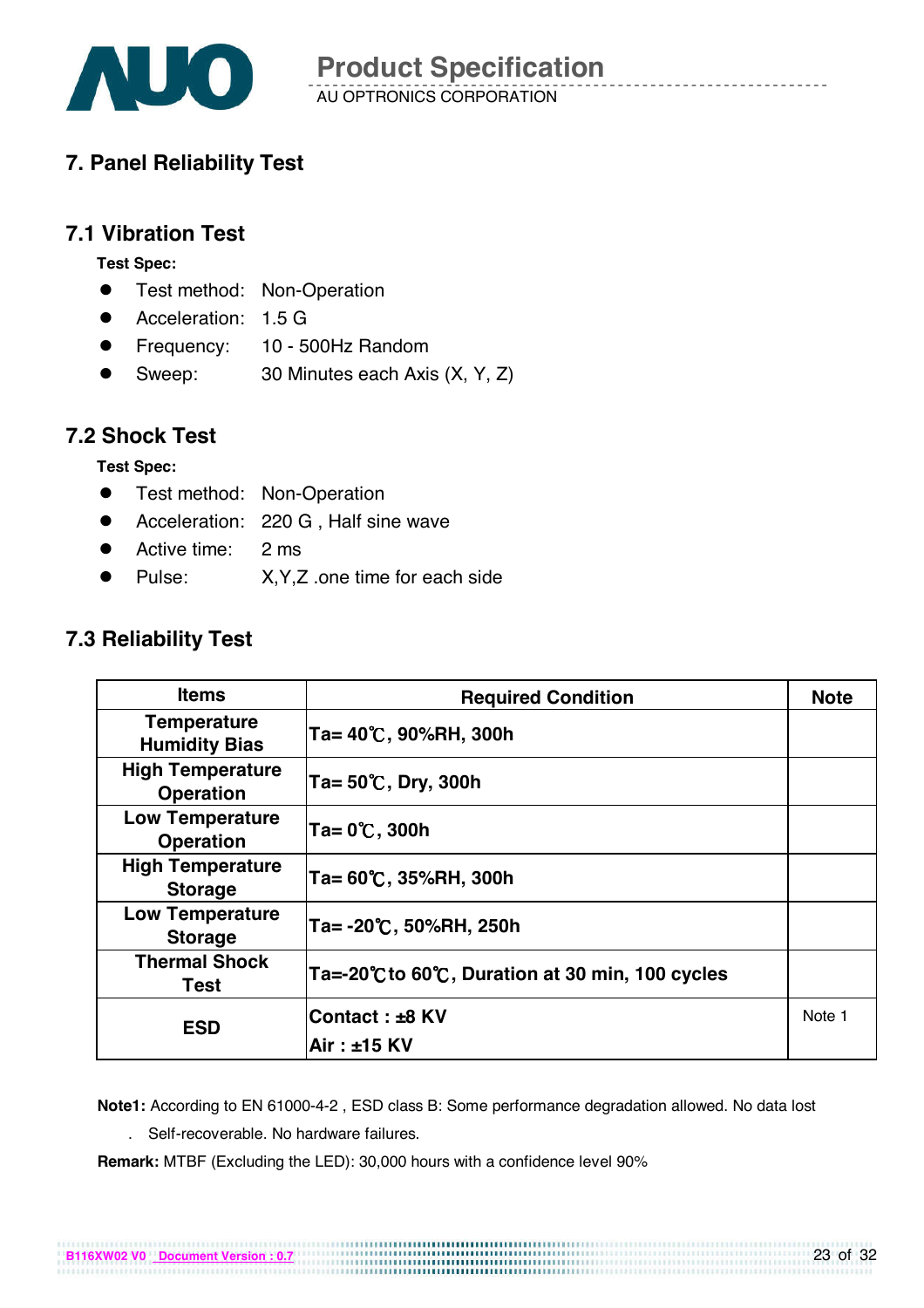

AU OPTRONICS CORPORATION

# **8. Mechanical Characteristics**

### **8.1 LCM Outline Dimension**



**B116XW02 V0 Document Version : 0.7**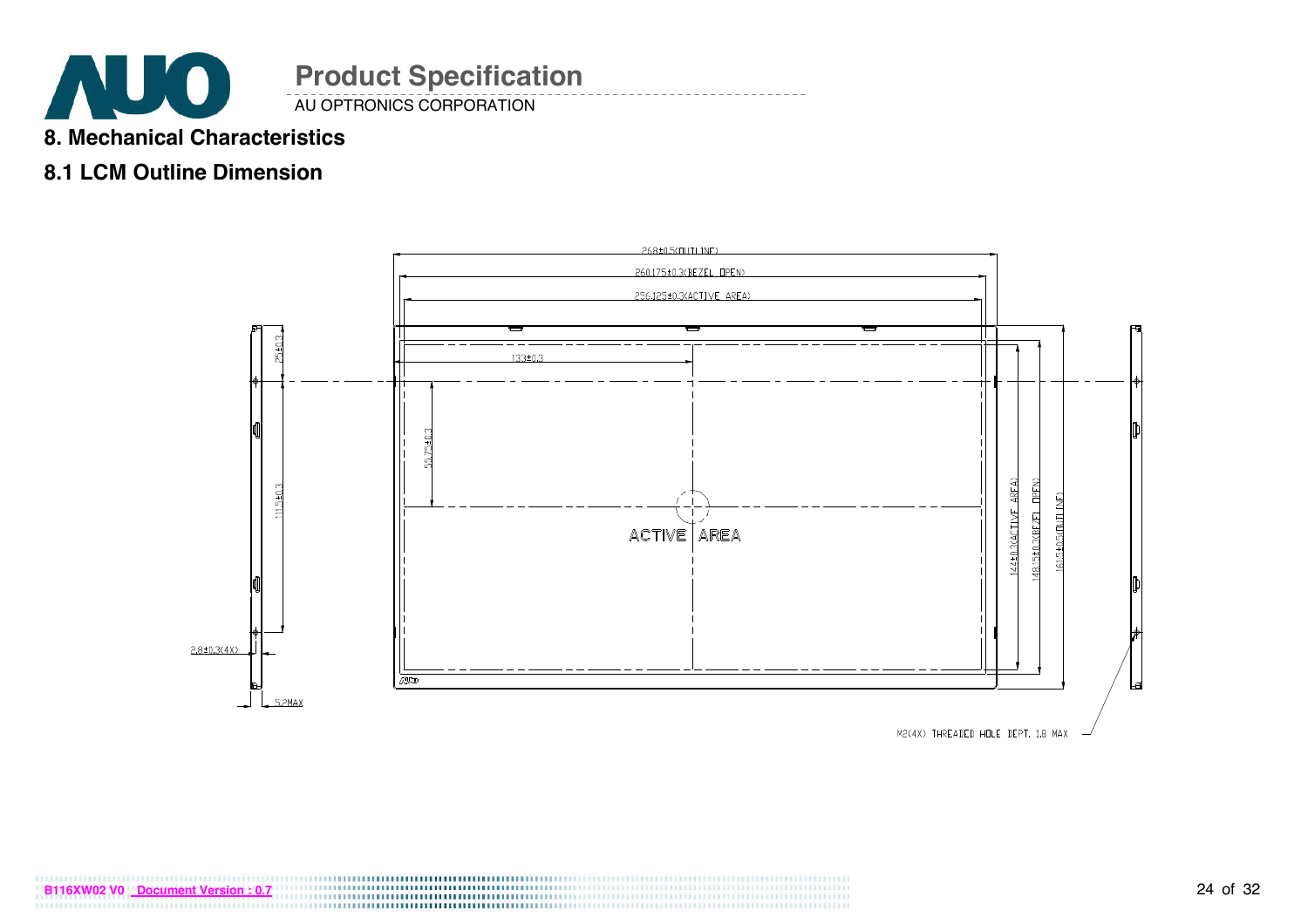

AU OPTRONICS CORPORATION



Note: Prevention IC damage, IC positions not allowed any overlap over these areas.

**B116XW02 V0 Document Version : 0.7**  $\begin{bmatrix} \textbf{1} & \textbf{1} & \textbf{1} & \textbf{1} & \textbf{1} & \textbf{1} & \textbf{1} & \textbf{1} & \textbf{1} & \textbf{1} & \textbf{1} & \textbf{1} & \textbf{1} & \textbf{1} & \textbf{1} & \textbf{1} & \textbf{1} & \textbf{1} & \textbf{1} & \textbf{1} & \textbf{1} & \textbf{1} & \textbf{1} & \textbf{1} & \textbf{1} & \textbf{1} & \textbf{1} & \textbf{1} & \textbf{1} & \textbf{1} & \textbf{$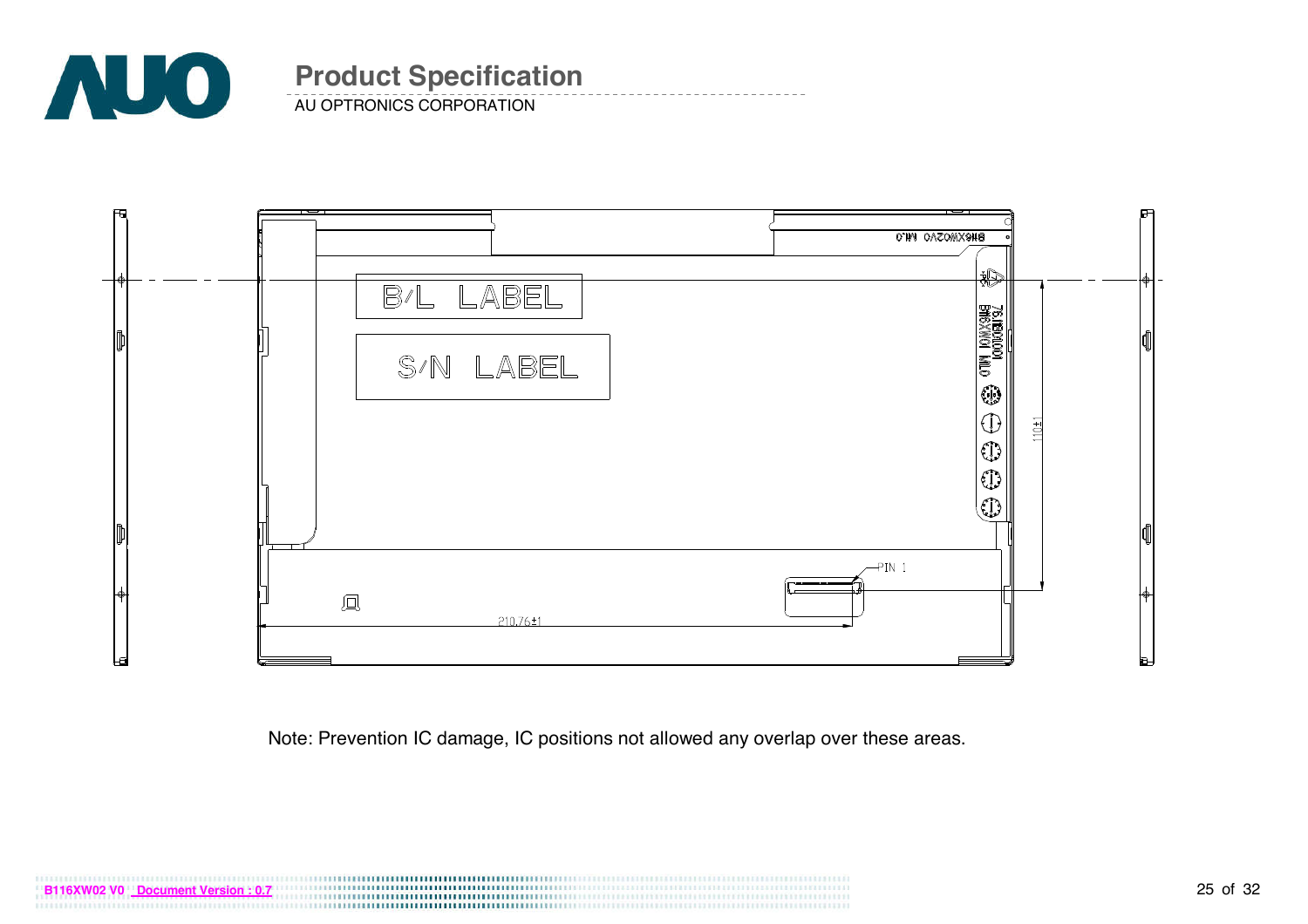

AU OPTRONICS CORPORATION

### **8.2 Screw Hole Depth and Center Position**

Maximum Screw penetration from side surface is 1.9 mm

The center of screw hole center location is  $2.8 \pm 0.3$ mm from front surface

Screw Torque: Maximum 2.5 kgf-cm

**B116XW02 V0 Document Version : 0.7**

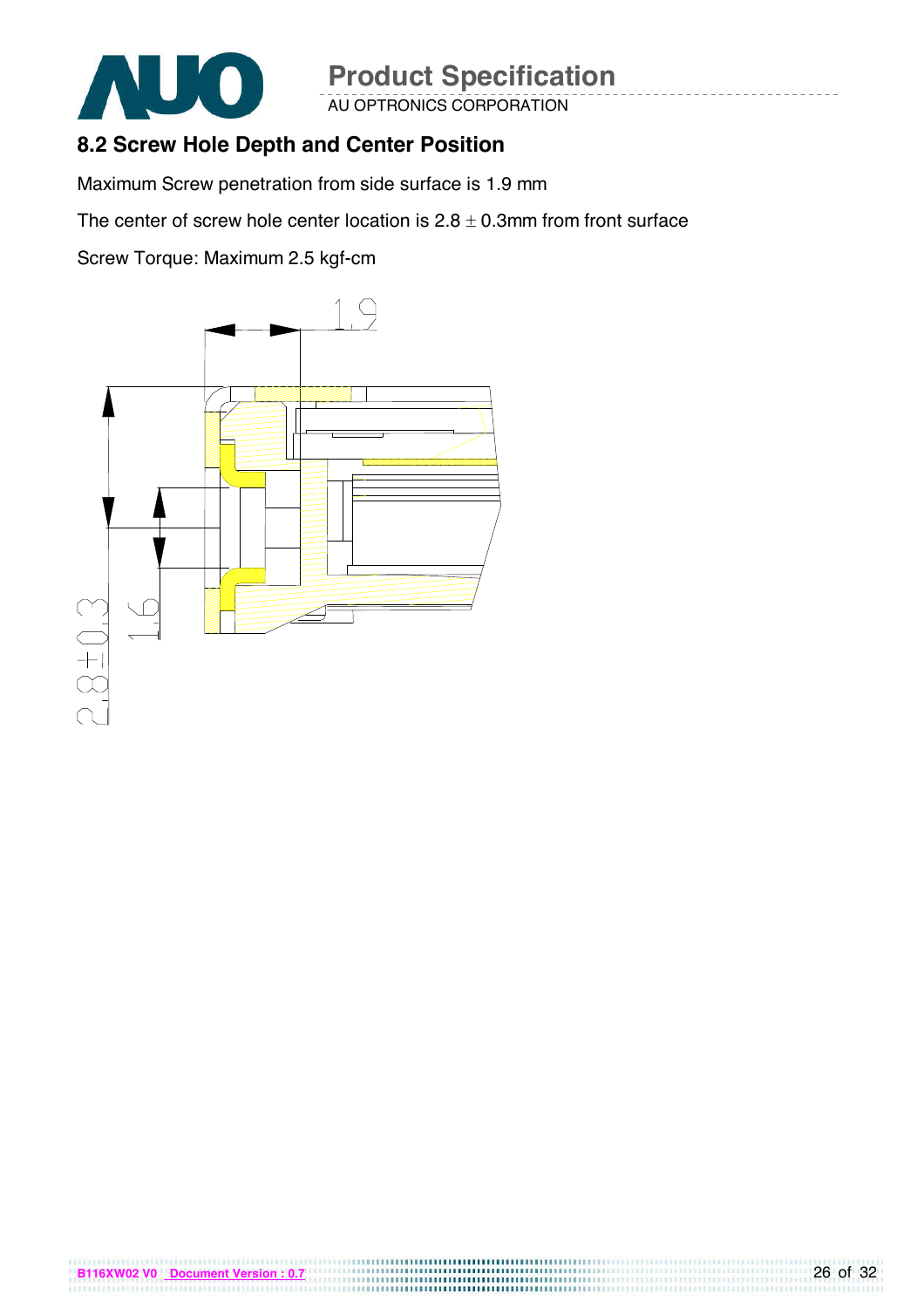

**9. Shipping and Package**

# **9.1 Shipping Label Format**

**B116XW02 V0 Document Version : 0.7**



27 of 32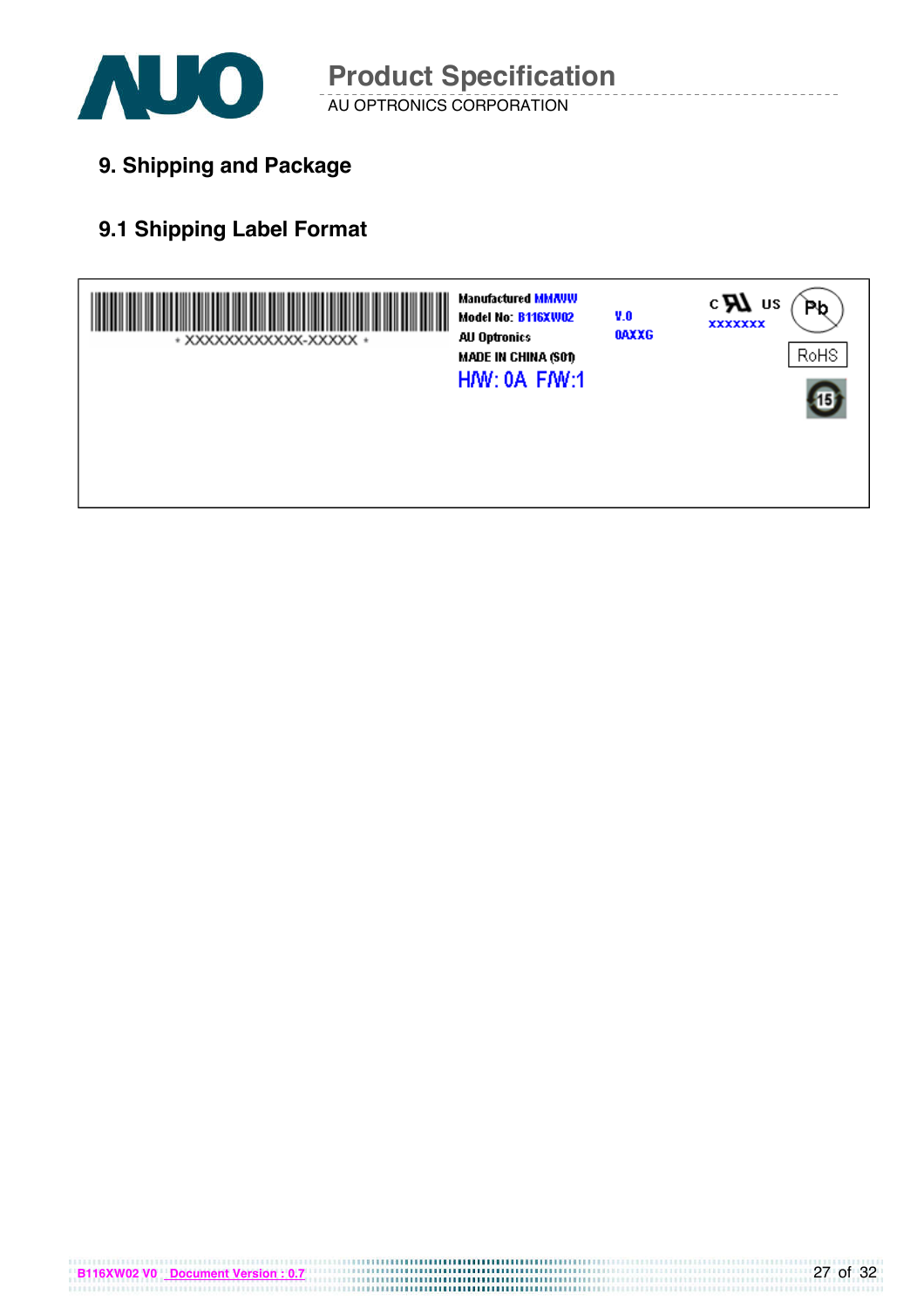

The outside dimension of carton is 405(L)mm\* 375(W)mm\* 268(H)mm, carton and cushion weight are 2080g



#### **9.3 Shipping Package of Palletizing Sequence**

**B116XW02 V0 Document Version : 0.7**

The outside dimension of Pallet is 114(L)mm\* 89(W)mm\* 13.8(H)mm By air : 6 \*5 layers, one pallet put 30 boxes, total 900 pcs module. By sea : 6 \*7 layers, one pallet put 42 boxes, total 1260 pcs module.

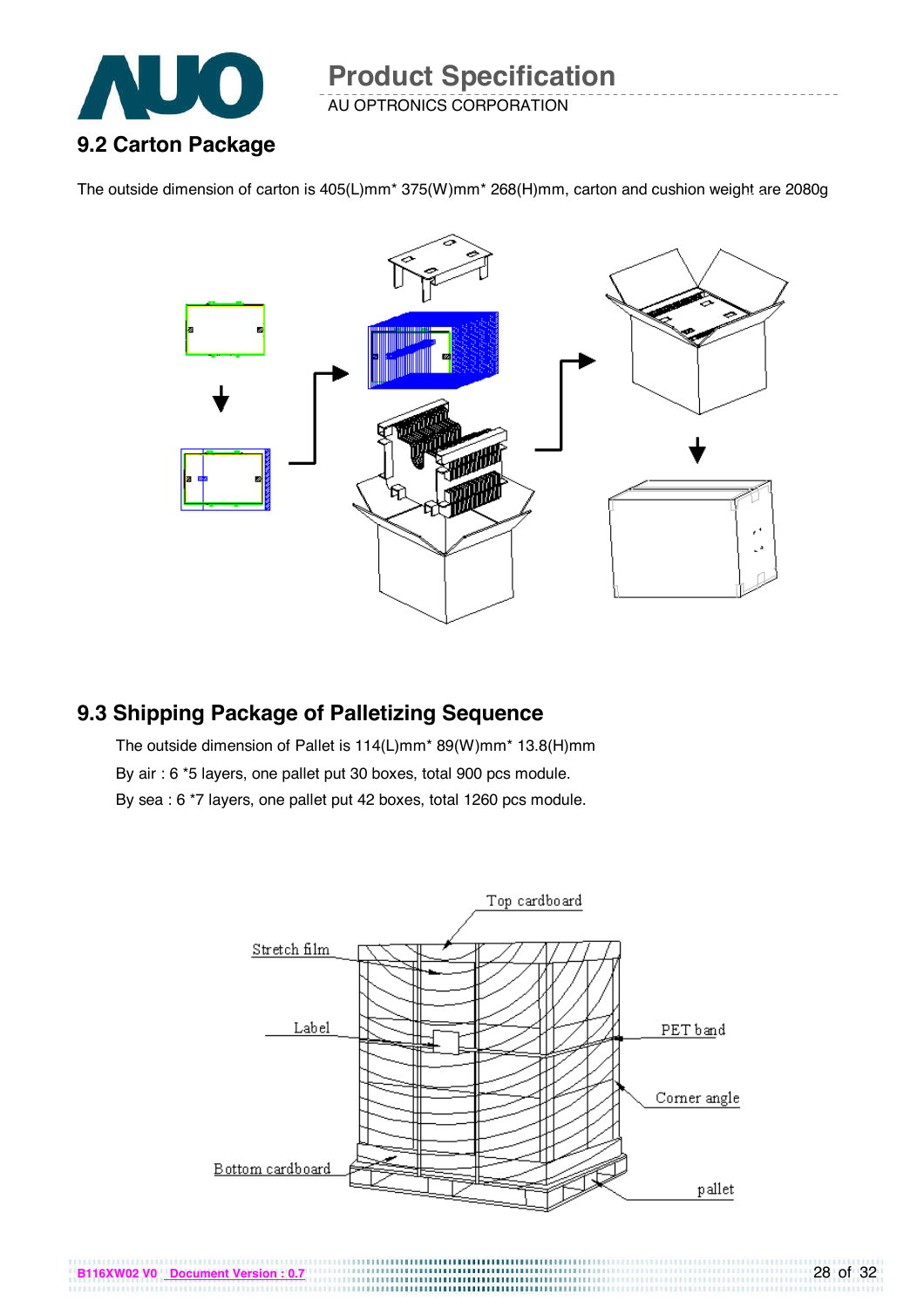

AU OPTRONICS CORPORATION

# **10. Appendix: EDID Description**

| <b>Address</b> | <b>FUNCTION</b>                                          | Value      | Value      | Value       | <b>Note</b> |
|----------------|----------------------------------------------------------|------------|------------|-------------|-------------|
| <b>HEX</b>     |                                                          | <b>HEX</b> | <b>BIN</b> | <b>DEC</b>  |             |
| 00             | Header                                                   | 00         | 00000000   | 0           |             |
| 01             |                                                          | FF.        | 11111111   | 255         |             |
| 02             |                                                          | FF         | 11111111   | 255         |             |
| 03             |                                                          | FF         | 11111111   | 255         |             |
| 04             |                                                          | FF.        | 11111111   | 255         |             |
| 05             |                                                          | <b>FF</b>  | 11111111   | 255         |             |
| 06             |                                                          | FF.        | 11111111   | 255         |             |
| 07             |                                                          | 00         | 00000000   | $\mathbf 0$ |             |
| 08             | EISA Manuf. Code LSB                                     | 06         | 00000110   | 6           |             |
| 09             | <b>Compressed ASCII</b>                                  | AF         | 10101111   | 175         |             |
| 0A             | Product Code                                             | 5C         | 01011100   | 92          |             |
| 0B             | hex, LSB first                                           | 20         | 00100000   | 32          |             |
| 0C             | 32-bit ser #                                             | 00         | 00000000   | $\pmb{0}$   |             |
| 0 <sub>D</sub> |                                                          | 00         | 00000000   | $\pmb{0}$   |             |
| 0E             |                                                          | 00         | 00000000   | $\pmb{0}$   |             |
| 0F             |                                                          | 00         | 00000000   | $\pmb{0}$   |             |
| 10             | Week of manufacture                                      | 01         | 00000001   | 1           |             |
| 11             | Year of manufacture                                      | 12         | 00010010   | 18          |             |
| 12             | EDID Structure Ver.                                      | 01         | 00000001   | 1           |             |
| 13             | EDID revision #                                          | 03         | 00000011   | 3           |             |
| 14             | Video input def. (digital I/P, non-TMDS,<br>CRGB)        | 80         | 10000000   | 128         |             |
| 15             | Max H image size<br>(rounded to cm)                      | 1A         | 00011010   | 26          |             |
| 16             | Max V image size<br>(rounded to cm)                      | 0E         | 00001110   | 14          |             |
| 17             | <b>Display Gamma</b><br>$( = (gamma * 100) - 100)$       | 78         | 01111000   | 120         |             |
| 18             | Feature support (no DPMS, Active OFF,<br>RGB, tmg Blk#1) | 0A         | 00001010   | 10          |             |
| 19             | Red/green low bits (Lower 2:2:2:2<br>bits)               | 99         | 10011001   | 153         |             |
| 1A             | Blue/white low bits (Lower 2:2:2:2<br>bits)              | 85         | 10000101   | 133         |             |
| 1B             | Red x (Upper 8 bits)                                     | 95         | 10010101   | 149         |             |
| 1C             | Red y/ highER 8 bits                                     | 55         | 01010101   | 85          |             |
| 1D             | Green x                                                  | 56         | 01010110   | 86          |             |
| 1E             | Green y                                                  | 92         | 10010010   | 146         |             |
| 1F             | Blue x                                                   | 28         | 00101000   | 40          |             |
| 20             | Blue y                                                   | 22         | 00100010   | 34          |             |
| 21             | White x                                                  | 50         | 01010000   | 80          |             |
| 22             | White y                                                  | 54         | 01010100   | 84          |             |
| 23             | Established timing 1                                     | 00         | 00000000   | $\pmb{0}$   |             |
| 24             | Established timing 2                                     | $00\,$     | 00000000   | 0           |             |

**B116XW02 V0 Document Version : 0.7**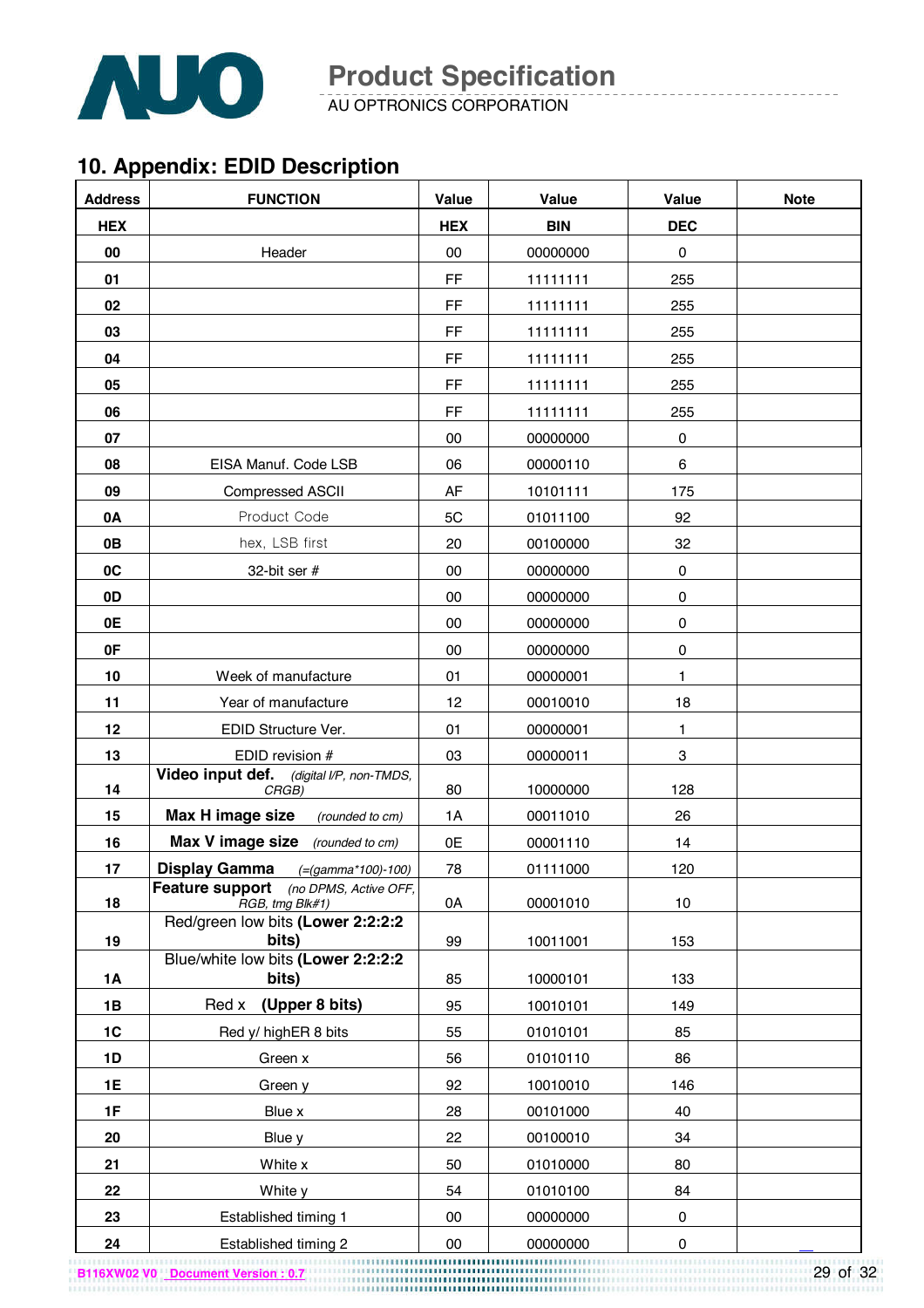

AU OPTRONICS CORPORATION

| 25        | Established timing 3                                                | 00 | 00000000 | 0         |  |
|-----------|---------------------------------------------------------------------|----|----------|-----------|--|
| 26        | Standard timing #1                                                  | 01 | 00000001 | 1         |  |
| 27        |                                                                     | 01 | 00000001 | 1         |  |
| 28        | Standard timing #2                                                  | 01 | 00000001 | 1         |  |
| 29        |                                                                     | 01 | 00000001 | 1         |  |
| 2A        | Standard timing #3                                                  | 01 | 00000001 | 1         |  |
| 2B        |                                                                     | 01 | 00000001 | 1         |  |
| 2C        | Standard timing #4                                                  | 01 | 00000001 | 1         |  |
| 2D        |                                                                     | 01 | 00000001 | 1         |  |
| 2E        | Standard timing #5                                                  | 01 | 00000001 | 1         |  |
| 2F        |                                                                     | 01 | 00000001 | 1         |  |
| 30        | Standard timing #6                                                  | 01 | 00000001 | 1         |  |
| 31        |                                                                     | 01 | 00000001 | 1         |  |
| 32        | Standard timing #7                                                  | 01 | 00000001 | 1         |  |
| 33        |                                                                     | 01 | 00000001 | 1         |  |
| 34        | Standard timing #8                                                  | 01 | 00000001 | 1         |  |
| 35        |                                                                     | 01 | 00000001 | 1         |  |
| 36        | Pixel Clock/10000<br><b>LSB</b>                                     | 20 | 00100000 | 32        |  |
| 37        | <b>USB</b><br>Pixel Clock/10000                                     | 1C | 00011100 | 28        |  |
| 38        | Horz active Lower 8bits                                             | 56 | 01010110 | 86        |  |
| 39        | Horz blanking<br><b>Lower 8bits</b>                                 | 80 | 10000000 | 128       |  |
| <b>3A</b> | HorzAct:HorzBlnk<br>Upper 4:4 bits                                  | 50 | 01010000 | 80        |  |
| 3B        | Vertical Active Lower 8bits                                         | 00 | 00000000 | 0         |  |
| 3C        | <b>Vertical Blanking</b><br><b>Lower 8bits</b>                      | 23 | 00100011 | 35        |  |
| 3D        | Vert Act: Vertical Blanking<br>(upper 4:4 bit)                      | 30 | 00110000 | 48        |  |
| 3E        | HorzSync. Offset                                                    | 30 | 00110000 | 48        |  |
| 3F        | HorzSync. Width                                                     | 20 | 00100000 | 32        |  |
| 40        | VertSync.Offset: VertSync.Width                                     | 36 | 00110110 | 54        |  |
|           | Horz‖ Sync Offset/Width Upper                                       |    |          |           |  |
| 41        | 2bits                                                               | 00 | 00000000 | 0         |  |
| 42        | Horizontal Image Size Lower 8bits                                   | 00 | 00000000 | $\pmb{0}$ |  |
| 43        | Vertical Image Size Lower 8bits<br>Horizontal & Vertical Image Size | 90 | 10010000 | 144       |  |
| 44        | (upper 4:4 bits)                                                    | 10 | 00010000 | 16        |  |
| 45        | Horizontal Border (zero for internal LCD)                           | 00 | 00000000 | 0         |  |
| 46        | <b>Vertical Border</b><br>(zero for internal LCD)                   | 00 | 00000000 | 0         |  |
| 47        | Signal (non-intr, norm, no stero, sep sync,<br>neg pol)             | 18 | 00011000 | 24        |  |
| 48        | Detailed timing/monitor                                             | 00 | 00000000 | $\pmb{0}$ |  |
| 49        | descriptor #2                                                       | 00 | 00000000 | $\pmb{0}$ |  |
| 4A        |                                                                     | 00 | 00000000 | 0         |  |
| 4B        |                                                                     | 0F | 00001111 | 15        |  |
| 4C        |                                                                     | 00 | 00000000 | 0         |  |
| 4D        |                                                                     | 00 | 00000000 | $\pmb{0}$ |  |

**B116XW02 V0 Document Version : 0.7**

30 of 32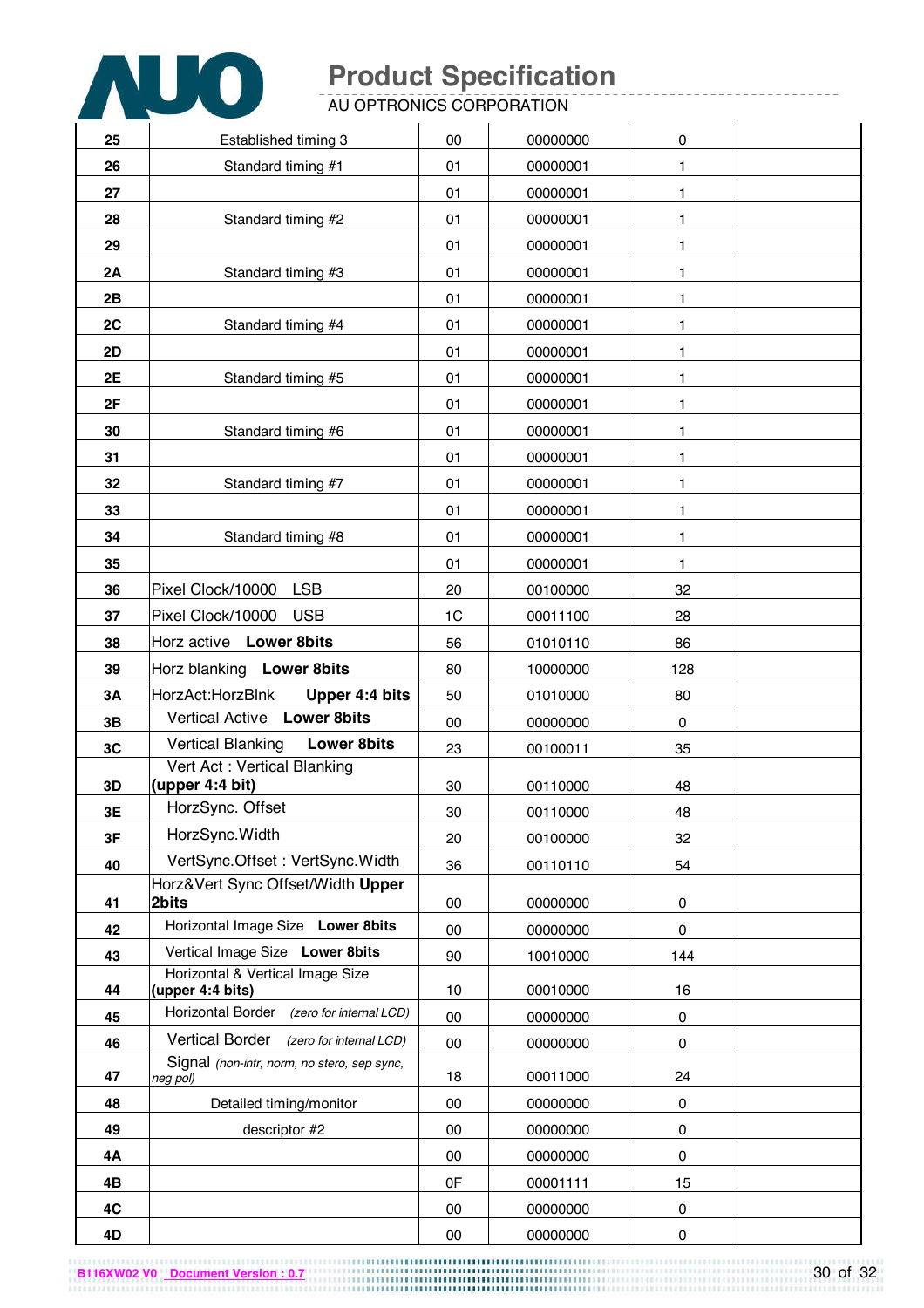

AU OPTRONICS CORPORATION

| 4E        |                         | 00        | 00000000 | 0         |                              |
|-----------|-------------------------|-----------|----------|-----------|------------------------------|
| 4F        |                         | 00        | 00000000 | $\pmb{0}$ |                              |
| 50        |                         | $00\,$    | 00000000 | $\pmb{0}$ |                              |
| 51        |                         | 00        | 00000000 | 0         |                              |
| 52        |                         | 00        | 00000000 | 0         |                              |
| 53        |                         | 00        | 00000000 | 0         |                              |
| 54        |                         | $00\,$    | 00000000 | 0         |                              |
| 55        |                         | 00        | 00000000 | 0         |                              |
| 56        |                         | 00        | 00000000 | 0         |                              |
| 57        |                         | 00        | 00000000 | $\pmb{0}$ |                              |
| 58        |                         | 00        | 00000000 | 0         |                              |
| 59        |                         | 20        | 00100000 | 32        |                              |
| <b>5A</b> | Detailed timing/monitor | $00\,$    | 00000000 | $\pmb{0}$ |                              |
| 5B        | descriptor #3           | 00        | 00000000 | 0         |                              |
| 5C        |                         | $00\,$    | 00000000 | $\pmb{0}$ |                              |
| 5D        |                         | <b>FE</b> | 11111110 | 254       |                              |
| 5E        |                         | $00\,$    | 00000000 | 0         |                              |
| 5F        | Manufacture             | 41        | 01000001 | 65        | A                            |
| 60        | Manufacture             | 55        | 01010101 | 85        | U                            |
| 61        | Manufacture             | 4F        | 01001111 | 79        | $\circ$                      |
| 62        |                         | 0A        | 00001010 | 10        |                              |
| 63        |                         | 20        | 00100000 | 32        |                              |
| 64        |                         | 20        | 00100000 | 32        |                              |
| 65        |                         | 20        | 00100000 | 32        |                              |
| 66        |                         | 20        | 00100000 | 32        |                              |
| 67        |                         | 20        | 00100000 | 32        |                              |
| 68        |                         | 20        | 00100000 | 32        |                              |
| 69        |                         | 20        | 00100000 | 32        |                              |
| 6A        |                         | 20        | 00100000 | 32        |                              |
| 6B        |                         | 20        | 00100000 | 32        |                              |
| 6C        | Detailed timing/monitor | 00        | 00000000 | $\pmb{0}$ |                              |
| 6D        | descriptor #4           | $00\,$    | 00000000 | $\pmb{0}$ |                              |
| 6E        |                         | $00\,$    | 00000000 | 0         |                              |
| 6F        |                         | <b>FE</b> | 11111110 | 254       |                              |
| 70        |                         | $00\,$    | 00000000 | $\pmb{0}$ |                              |
| 71        | Manufacture P/N         | 42        | 01000010 | 66        | $\sf B$                      |
| 72        | Manufacture P/N         | 31        | 00110001 | 49        | 1                            |
| 73        | Manufacture P/N         | 31        | 00110001 | 49        | 1                            |
| 74        | Manufacture P/N         | 36        | 00110110 | 54        | $\,6\,$                      |
| 75        | Manufacture P/N         | 58        | 01011000 | 88        | X                            |
| 76        | Manufacture P/N         | 57        | 01010111 | 87        | W                            |
| 77        | Manufacture P/N         | 30        | 00110000 | 48        | 0                            |
| 78        | Manufacture P/N         | 32        | 00110010 | 50        | $\boldsymbol{2}$<br>31 of 32 |